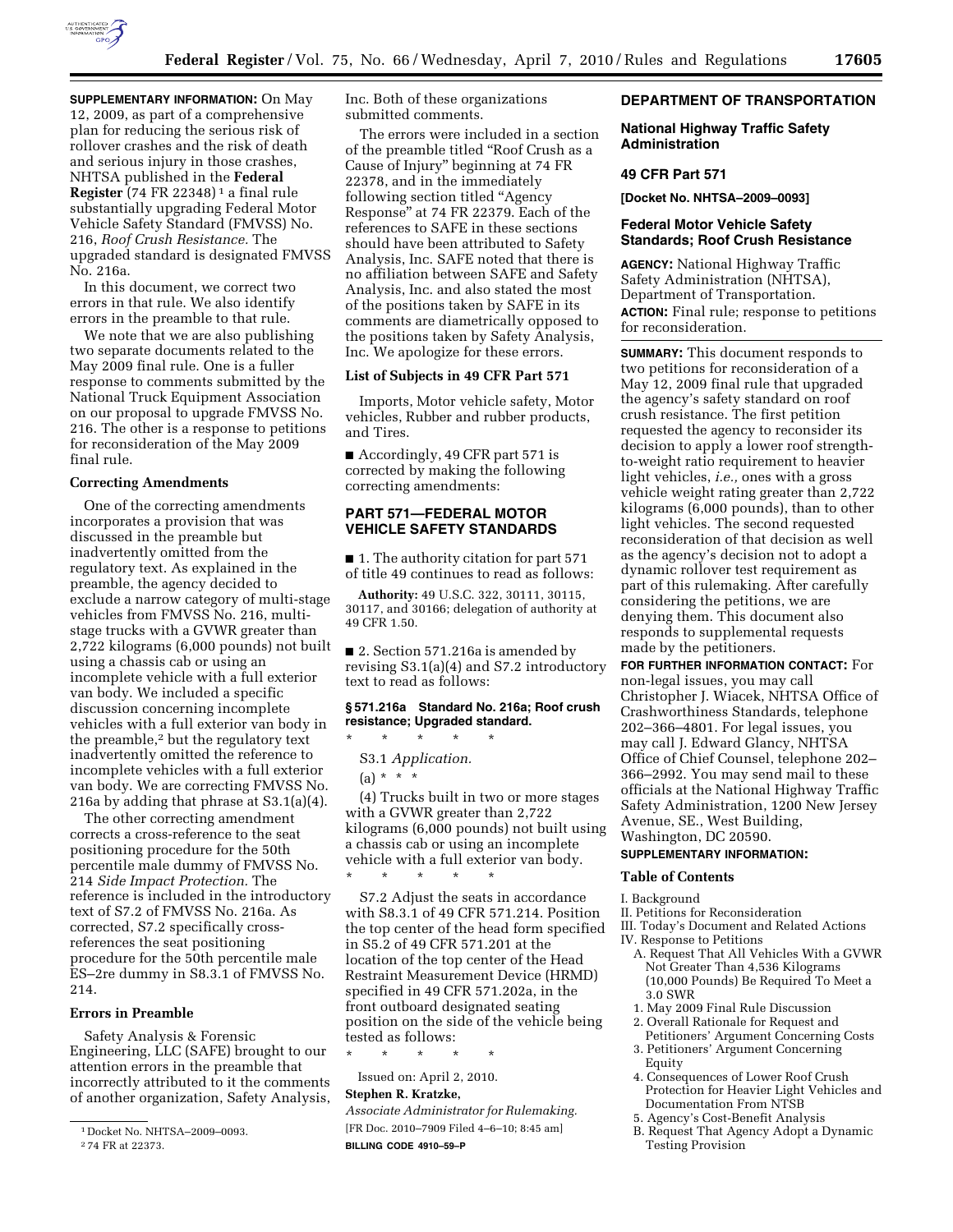- 1. May 2009 Final Rule Discussion
- 2. Overall Rationale for Request
- 3. Introduction to Response
- 4. Petitioner's Claim That Quasi-Static Test and Criteria Do Not Reasonably Differentiate Between the Injury Risk of Compliant and Non-Compliant Vehicles
- 5. Petitioner's Claim That JRS Test Device Has Been Available for Two Years and Extensive Test Data Submissions Show It To Be Reliable, Repeatable, Validated to Real World Injury Risk and Accurate in Assessing Comparative Injury Potential Performance
- C. Other Issues

### **I. Background**

On May 12, 2009, as part of a comprehensive plan for reducing the serious risk of rollover crashes and the risk of death and serious injury in those crashes, NHTSA published in the **Federal Register** (74 FR 22348) a final rule 1 substantially upgrading Federal Motor Vehicle Safety Standard (FMVSS) No. 216, *Roof Crush Resistance.* 

First, for the vehicles currently subject to the standard, *i.e.,* passenger cars and multipurpose passenger vehicles, trucks and buses with a Gross Vehicle Weight Rating (GVWR) of 2,722 kilograms (6,000 pounds) or less, the rule doubled the amount of force the vehicle's roof structure must withstand in the specified test, from 1.5 times the vehicle's unloaded weight to 3.0 times the vehicle's unloaded weight. We note that this value is sometimes referred to as the strength-to-weight ratio (SWR), e.g., a SWR of 1.5, 2.0, 2.5, and so forth.

Second, the rule extended the applicability of the standard so that it will also apply to vehicles with a GVWR greater than 2,722 kilograms (6,000 pounds), but not greater than 4,536 kilograms (10,000 pounds). The rule established a force requirement of 1.5 times the vehicle's unloaded weight for these newly included vehicles.

Third, the rule required all of the above vehicles to meet the specified force requirements in a two-sided test, instead of a single-sided test, *i.e.,* the same vehicle must meet the force requirements when tested first on one side and then on the other side of the vehicle. Fourth, the rule established a new requirement for maintenance of headroom, *i.e.,* survival space, during testing in addition to the existing limit on the amount of roof crush. The rule also included a number of special provisions, including ones related to leadtime, to address the needs of multistage manufacturers, alterers, and small volume manufacturers.

The rulemaking action to improve roof strength was part of our

comprehensive plan for addressing the serious problem of rollover crashes. There are more than 10,000 fatalities in rollover crashes each year. To address that problem, our comprehensive plan includes actions to: (1) Reduce the occurrence of rollovers, (2) mitigate ejection, and (3) enhance occupant protection when rollovers occur (improved roof crush resistance is included in this third category). A more complete discussion of our plan was included in the preamble to the May 2009 roof crush resistance final rule (74 FR 22348).

The roof crush final rule, by itself, addressed a relatively small subset of that problem. Our analysis shows that of the more than 10,000 fatalities, roof strength is relevant to only about seven percent (about 667) of those fatalities. We estimated that the May 2009 rule will prevent 135 of those 667 fatalities.

The portions of our comprehensive plan that will have the highest lifesaving benefits are the ones to reduce the occurrence of rollovers (prevention) and to mitigate ejection (occupant containment). We estimate that by preventing rollovers, electronic stability control (ESC) will reduce the more than 10,000 fatalities that occur in rollover crashes each year by 4,200 to 5,500 fatalities (and also provide significant additional life-saving benefits by preventing other types of crashes). In the area of mitigating ejection, significant life-benefits are and/or will occur by our continuing efforts to increase seat belt use and our rulemaking on ejection mitigation. We note that on December 2, 2009, we published in the **Federal Register** (74 FR 63180) a notice of proposed rulemaking (NPRM) to establish a new safety standard to reduce the partial and complete ejection of vehicle occupants through side windows in crashes, particularly rollover crashes.

#### **II. Petitions for Reconsideration**

We received two petitions for reconsideration. One was jointly submitted by Advocates for Highway and Auto Safety, Center for Auto Safety, Consumer Federation of America and Ms. Joan Claybrook. We will refer to these petitioners jointly as ''Advocates *et al.*'' in the rest of this document. The other petition was submitted by the Center for Injury Research (CfIR).2

Advocates *et al.* requested reconsideration of the agency's decision to apply a lower SWR requirement to vehicles with a GVWR greater than

2,722 kilograms (6,000 pounds) than to lighter vehicles (1.5 SWR vs. 3.0 SWR).

These petitioners argued that NHTSA's overall rationale for the 1.5 SWR requirement is inadequate, and that the agency has a duty to provide uniform, equal levels of safety protection to vehicle occupants in all light vehicles without regard to distinctions based on what they consider to be arbitrary factors such as vehicle weight. They specifically argued that the agency did not establish any specific standard for judging the reasonableness of the costs involved in increasing the stringency of the SWR for vehicles greater than 2,722 kilograms (6,000 pounds).

Advocates *et al.* made a variety of additional arguments in support of their request, including ones related to how the agency has addressed reasonableness of costs in a prior rulemaking, a claim that the consequences of inadequate roof protection for larger vehicles is more severe than for light passenger vehicles, concerns about 15-passenger vans, National Transportation Safety Board (NTSB) investigations and recommendations, and a claim that the agency's cost-benefit analysis underestimates the number of lives that could be saved by much stronger roofs.

CfIR asked us to reconsider the final rule with respect to the lower SWR requirement for heavier light vehicles, and also with respect to our decision not to adopt a dynamic test. That petitioner cited three basic reasons for NHTSA to reconsider the final rule. First, it argued that the quasi-static test and criteria does not reasonably differentiate between the injury risk of compliant and non-compliant vehicles. Second, CfIR argued that contrary to NHTSA assertions, the Jordan Rollover System (JRS) dynamic test has been available for two years and extensive data submissions show it to be reliable, repeatable, validated to real world rollover injury risk and accurate in assessing comparative injury potential performance. Third, CfIR argued that drivers and passengers of heavier light vehicles up to 4,536 kilograms (10,000 pounds) GVWR deserve the same rollover protection as occupants of vehicles with a GVWR of 2,722 kilograms (6,000 pounds) or less. This petitioner argued that these heavier vehicles are often less stable, occupants are more vulnerable and the vehicles are used more frequently in off-road transportation.

In its petition, CfIR cited numerous submissions it had made to the docket. This petitioner requested that the agency review the data previously

<sup>1</sup> Docket No. NHTSA–2009–093.

<sup>2</sup>Petitions for reconsiderations are available in Docket No. NHTSA–2009–093.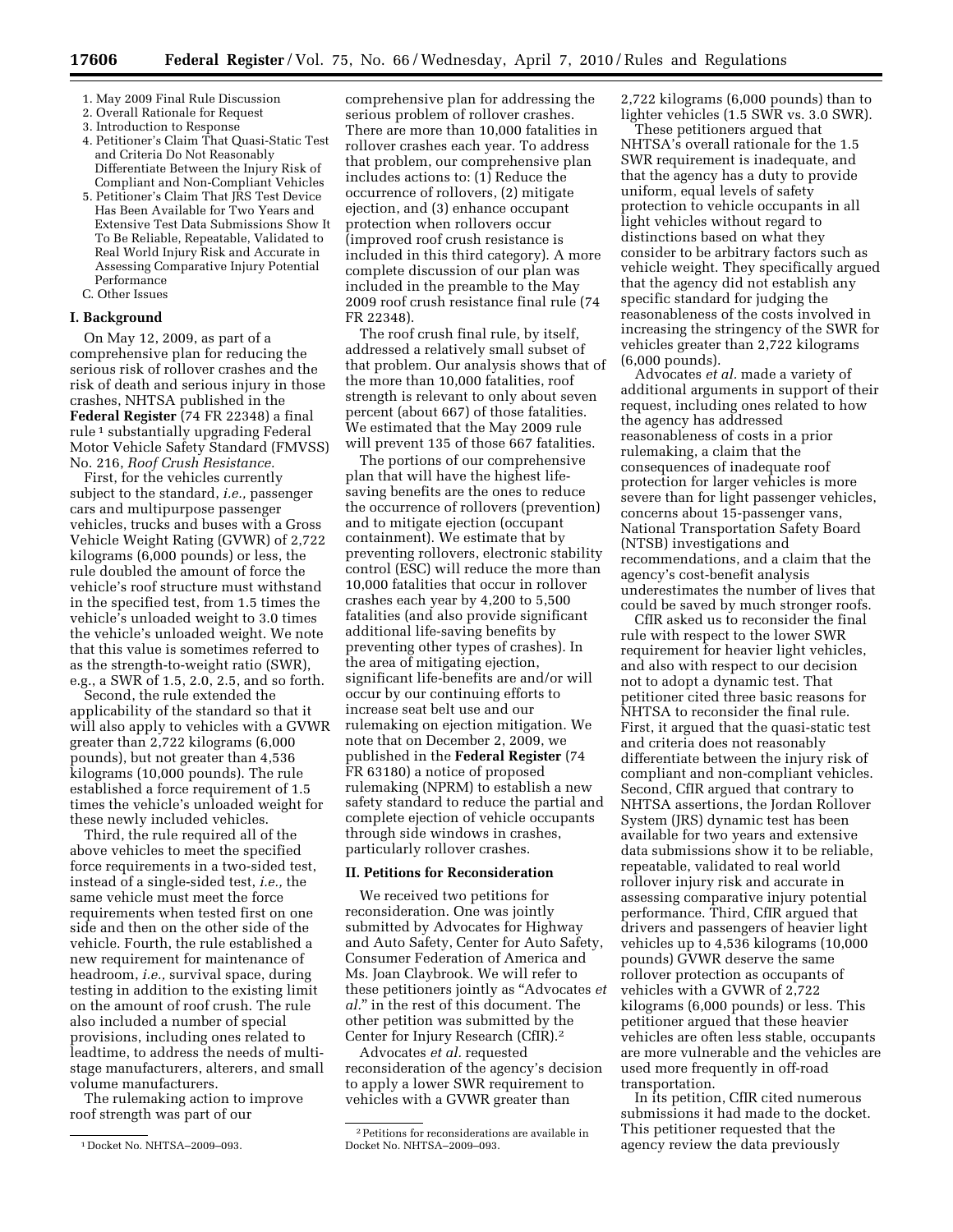submitted and summarized in its petition and consider the following actions: adjust the rule to allow for an alternate dynamic compliance test, propose and allow for an alternative dynamic test for the agency's New Car Assessment Program (NCAP) ratings, allow for non-compliance or compliance exceptions based on submitted dynamic test evidence, correct statements made by the agency regarding the JRS' repeatability and reliability in testing a vehicle's dynamic performance that the petitioner considers to be misleading and inaccurate, and apply the same SWR for lighter vehicles to heavier vehicles with passenger seating positions of three or more. CfIR also claimed that the agency made errors with respect to the target population used to identify benefits and in addressing the effect of roof racks on the strength of the roof.

In September 2009, CfIR submitted a document it called a ''supplement'' to its petition for reconsideration. It attached a document discussing JRS test results which it said indicate that an SWR of 4.1 is required to minimize roof crush injury potential. CfIR stated that it requested reconsideration of JRS dynamic testing for the final rule for two reasons: (1) Insurance Institute for Highway Safety's 3 (IIHS) SWR of 4 or greater has gained industry acceptance and timely voluntary compliance, and (2) the JRS test fixture accurately measures post crash negative headroom and can assess the injury potential of occupant protection systems. It stated that its supplement requests further (1) raising the static test criteria to the dynamically derived SWR criteria of 4, and (2) initiating a dynamic rollover crashworthiness NCAP program using the JRS fixture.

CfIR also provided the agency a copy of a document titled ''Scientific Review & Evaluation of the Jordan Rollover System (JRS) Impact Crash Test Device."<sup>4</sup>

### **III. Today's Document and Related Actions**

In this document, we provide our response to the petitions for reconsideration of the May 2009 final rule upgrading FMVSS No. 216.

4Available in Docket No. NHTSA–2009–093.

We are also publishing two separate documents related to the May 2009 final rule. One is a fuller response to comments submitted by NTEA on our proposal to upgrade FMVSS No. 216. The other is a correcting rule. The correcting rule incorporates a provision that was discussed in the preamble but inadvertently omitted from the regulatory text. As explained in the preamble, the agency decided to exclude a narrow category of multi-stage vehicles from FMVSS No. 216 altogether, multi-stage trucks with a GVWR greater than 2,722 kilograms (6,000 pounds) not built on either a chassis cab or an incomplete vehicle with a full exterior van body. The regulatory text inadvertently omitted the reference to incomplete vehicles with a full exterior van body.

### **IV. Response to Petitions**

After carefully considering the two petitions, we have decided to deny them. The reasons for our denial are set forth below. Our discussion is divided into two main sections, one addressing issues related to the lower SWR requirement for heavier light vehicles and the other addressing issues related to our decision to adopt a quasi-static test requirement.

*A. Request That All Vehicles With a GVWR Not Greater Than 4,536 Kilograms (10,000 pounds) Be Required To Meet a 3.0 SWR* 

#### 1. May 2009 Final Rule Discussion

In our May 2009 final rule, we adopted an SWR requirement of 3.0 for vehicles with a GVWR of 2,722 kilograms (6,000 pounds) or less, and 1.5 for vehicles with a GVWR greater than 2,722 kilograms (6,000 pounds) and less than or equal to 4,536 kilograms (10,000 pounds).

In the preamble to that document, we explained that while the rulemaking involved a number of key decisions, the selection of an SWR requirement was the most important one for both costs and benefits. We note that our analysis, presented in detail in the Final Regulatory Impact Analysis (FRIA), showed that for the alternatives we evaluated, benefits in terms of reduced fatalities continued to rise with higher SWR levels due to reduced intrusion. For vehicles designed to have higher SWR levels, the benefits continued to rise because the vehicle roofs experience less intrusion in higher severity crashes. We explained further, however, that costs also increase substantially with higher SWR levels, so NHTSA needed to select the appropriate balance of safety benefits to added costs.

We explained that under the Safety Act, NHTSA must issue safety standards that are both practicable and meet the need for motor vehicle safety. 49 U.S.C. § 30111(a). The agency considers economic factors, including costs, as part of ensuring that standards are reasonable, practicable, and appropriate.

In Motor Vehicle Manufacturers Association v. State Farm, 463 U.S. 29, 54–55 (1983), the Supreme Court indicated that the agency was correct, in making its decisions about safety standards, to consider reasonableness of monetary and other costs associated with the standards. With respect to the agency's future revisiting of its earlier conclusion that the cost of detachable automatic seat belts was unreasonable in relation to the expected benefits from such belts, the Court stated, however, that ''(i)n reaching its judgment, NHTSA should bear in mind that Congress intended safety to be the preeminent factor under the Motor Vehicle Safety Act:''

''The Committee intends that safety shall be the overriding consideration in the issuance of standards under this bill. The Committee recognizes \* \* \* that the Secretary will necessarily consider reasonableness of cost, feasibility and adequate leadtime.'' S.Rep. No. 1301, at 6, U.S. Code Cong. & Admin. News 1966, p. 2714.

''In establishing standards the Secretary must conform to the requirement that the standard be practicable. This would require consideration of all relevant factors, including technological ability to achieve the goal of a particular standard as well as consideration of economic factors. Motor vehicle safety is the paramount purpose of this bill and each standard must be related thereto.'' H.Rep. No. 1776, at 16.

We explained that, in making our decision concerning SWR, we were guided by the statutory language, legislative history, and the Supreme Court's construction of the Safety Act, as well as by the specific requirement in the Safe, Accountable, Flexible, Efficient Transportation Equity Act: A Legacy for Users (SAFETEA–LU) for us to upgrade FMVSS No. 216 relating to roof strength for driver and passenger sides for motor vehicles with a GVWR of not more than 4,536 kilograms (10,000 pounds). We explained that we considered both costs and benefits, bearing in mind that Congress intended safety to be the preeminent factor under the Safety Act.

As indicated above, our analysis showed that while benefits continued to rise with higher SWR levels, costs also increase substantially. We explained that the challenge was to push to a level where the safety benefits are still reasonable in relation to the associated costs. We explained further that, as part

<sup>3</sup> In March 2009, the IIHS launched a new roof strength rating system. According to the IIHS, a metal plate is pushed against one side of a roof at a constant speed. To earn a good rating, the roof must withstand a force of 4 times the vehicle's weight before reaching 5 inches of crush. This is called a strength-to-weight ratio. For an acceptable rating, the minimum required strength-to-weight ratio is 3.25. A marginal rating value is 2.5. Anything lower than that is poor. *http:// www.iihs.org/news/rss/pr032409.html*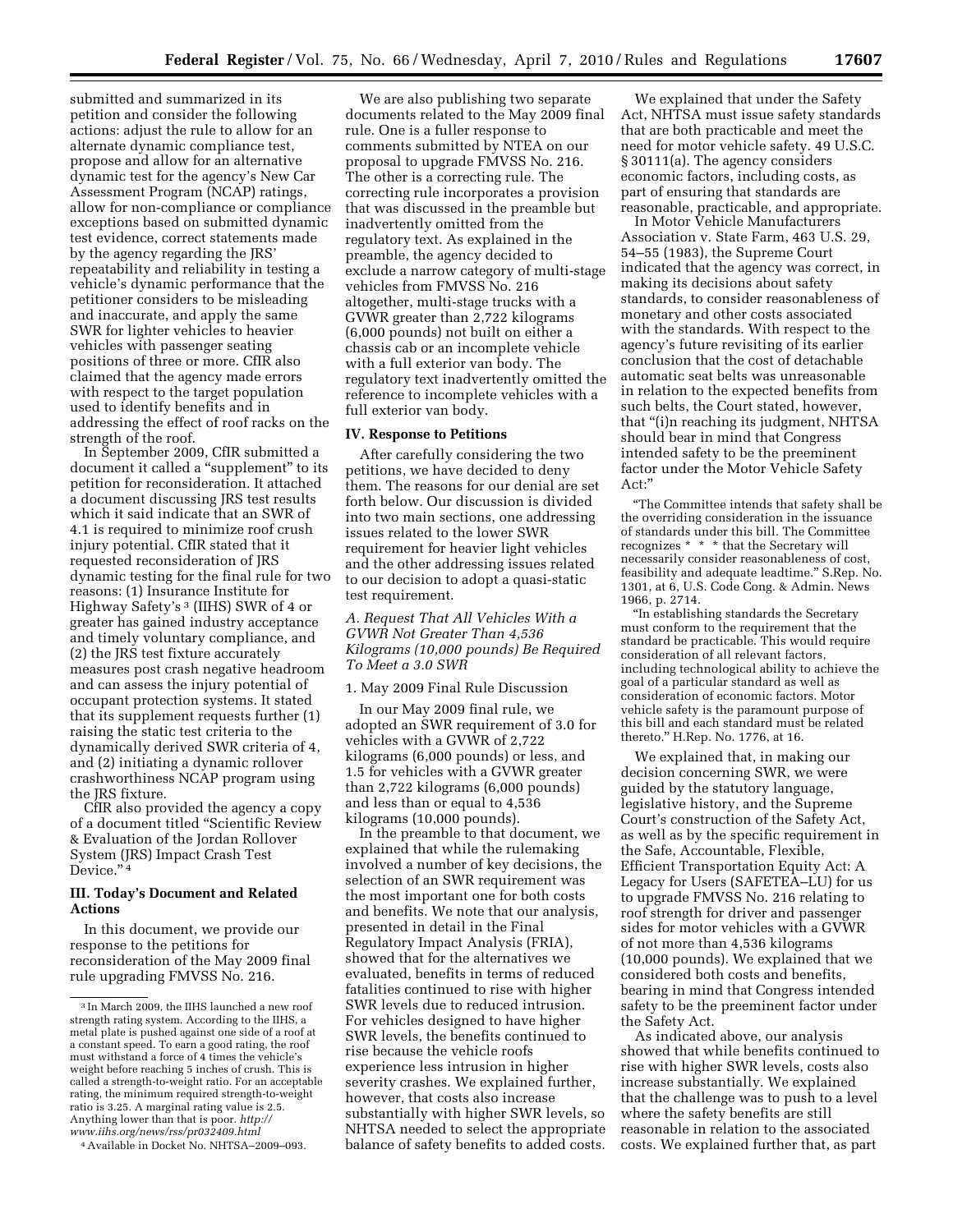of this, we considered issues related to cost effectiveness. We noted that the agency's analysis of cost effectiveness was presented in the FRIA and summarized in the preamble.

We also explained that another important factor in the selection of the SWR requirements was that there are much higher costs relative to benefits associated with any level SWR requirement for vehicles with a GVWR greater than 2,722 kilograms (6,000 pounds) as compared to the lighter vehicles that were already subject to the standard.

We noted that there are a number of reasons for this differential between heavier and lighter vehicles. The absolute strength needed to meet a specific SWR is a function of the vehicle's unloaded weight. By way of example, to meet a 2.0 SWR, an unloaded vehicle that weighs 1,360 kilograms (3,000 pounds) must have a roof structure capable of withstanding 26,690 N (6,000 pounds) of force, while an unloaded vehicle that weighs 2,268 kilograms (5,000 pounds) must have a roof structure capable of withstanding 44,482 N (10,000 pounds) of force. This means more structure or reinforcement are needed for the heavier vehicle, which means more cost and weight. Moreover, vehicles in the heavier category have not previously been subject to FMVSS No. 216, so they have not been required to meet the existing 1.5 SWR single-sided requirement.

We also noted that, at the same time, these heavier vehicles account for only a very small part of the target population of occupants who might benefit from improved roof strength. Only 5 percent of the fatalities in the overall target population (33 in terms of a specific number) occur in vehicles over 2,722 kilograms (6,000 pounds) GVWR. Ninety-five percent of the fatalities (635 in terms of a specific number) occur in vehicles under 2,722 kilograms (6,000 pounds) GVWR. These differences reflect the fact that there are far fewer vehicles in this category in the on-road fleet, and may reflect their frequency of use as working vehicles.

We stated that we recognized the argument that all light vehicles should meet the same SWR requirements, to ensure the same minimum level of protection in a rollover crash. We explained, however, that in selecting particular requirements for a final rule, we believed that our focus needed to be on saving lives while also considering costs and relative risk. We stated (74 FR 22360):

What is necessary to meet the need for safety and is practicable for one type or size

of vehicle may not be necessary or reasonable, practicable and appropriate for another type or size of vehicle. Thus, to the extent the goal of establishing the same SWR requirements for all light vehicles would have the effect of either unnecessarily reducing the number of lives saved in lighter vehicles or imposing substantially higher, unreasonable costs on heavier vehicles despite their lesser relative risk, we believe it is appropriate to adopt different requirements for different vehicles. We also observe that because the same SWR requirement is significantly more stringent for heavier vehicles than lighter vehicles (due to SWR being a multiple of unloaded vehicle weight), establishing the same SWR requirement for heavier vehicles is not simply a matter of expecting manufacturers to provide the same countermeasures as they do for light vehicles.

We included specific explanations as to why we adopted a 3.0 SWR requirement for vehicles with a GVWR of 2,722 kilograms (6,000 pounds) or less and a 1.5 SWR requirement for vehicles with a GVWR greater than 2,722 kilograms (6,000 pounds).

While we will not repeat all of the details of the reasons we provided for our decision concerning the 3.0 SWR required for vehicles with a GVWR of 2,722 kilograms (6,000 pounds) or less, we noted that an SWR requirement of 3.0 prevented about 66 percent more fatalities than one at 2.5, 133 instead of 80. However, costs increased by a considerably higher percentage, resulting in a less favorable cost per equivalent life saved, \$5.7 million to \$8.5 million for 3.0 SWR as compared to \$3.8 million to \$7.2 million for 2.5 SWR. We explained that in these particular circumstances, we believed that a 3.0 SWR requirement was appropriate and the costs reasonable given the increased benefits. We explained that while the cost per equivalent life saved was relatively high compared to other NHTSA rulemakings, we concluded that the higher safety benefits, the legislative mandate for an upgrade, the technical feasibility of making roofs this strong, and the fact that these costs were generally within the range of accepted values justified moving NHTSA's roof crush standards to a 3.0 SWR for vehicles that have been subject to the 1.5 SWR requirements.

As to vehicles with a GVWR greater than 2,722 kilograms (6,000 pounds), we noted that these vehicles are not currently subject to FMVSS No. 216 and, because of their greater unloaded vehicle weight, these vehicles posed greater design challenges. These heavier vehicles also tend to have greater variations in packaging options (4-wheel drive, extended/crew cabs, engine size, etc.) which span a larger range of

unloaded vehicle weights for a given body design. In response to the NPRM, vehicle manufacturers noted that to minimize their manufacturing tooling costs, they would need to design their roof strength performance to the worstcase weight for a given model line. We also noted that given the relatively small target population for these vehicles, the benefits will necessarily be small regardless of the SWR selected.

We explained that after considering our original proposal of a SWR of 2.5 and the available information, we concluded that a SWR of 1.5 was appropriate for these heavier vehicles. We noted that the requirement we were adopting is more stringent than the longstanding requirement that has applied to lighter vehicles until this rulemaking because it is a two-sided requirement. The FRIA estimated that two fatalities and 46 nonfatal injuries will be prevented annually by this requirement. We stated that because of the high cost relative to the benefits for all of the alternatives for these heavier vehicles, from the 1.5 SWR alternative and above, any alternative we select would adversely affect the overall cost effectiveness of this rulemaking (covering all light vehicles).

We stated that we believed that a SWR of 1.5 is appropriate for these heavier vehicles. We stated that given the requirements of SAFETEA–LU, we needed to ensure that the standard results in improved real world roof crush resistance for these vehicles. We declined, however, to adopt a SWR higher than 1.5 for vehicles with a GVWR greater than 2,722 kilograms (6,000 pounds), given the small additional benefits (4 additional lives saved and 137 nonfatal injuries prevented) and substantially higher costs. We explained that adopting a SWR of 2.0 for these vehicles would more than double the costs of the rule for these vehicles.

2. Overall Rationale for Request and Petitioners' Argument Concerning Costs

In their petition for reconsideration, Advocates *et al.* argued that the agency's rationale for a SWR of 1.5 for heavier light vehicles is inadequate. While they conceded that cost burdens are a consideration to be taken into account, these petitioners claimed that the agency had unwarrantedly elevated cost considerations above the need to secure substantial increases in benefits for people involved in rollover crashes in light vehicles above 2,722 kilograms (6,000 pounds) GVWR.

While the petitioners acknowledged the agency's discussion of the Supreme Court's decision in *Motor Vehicle*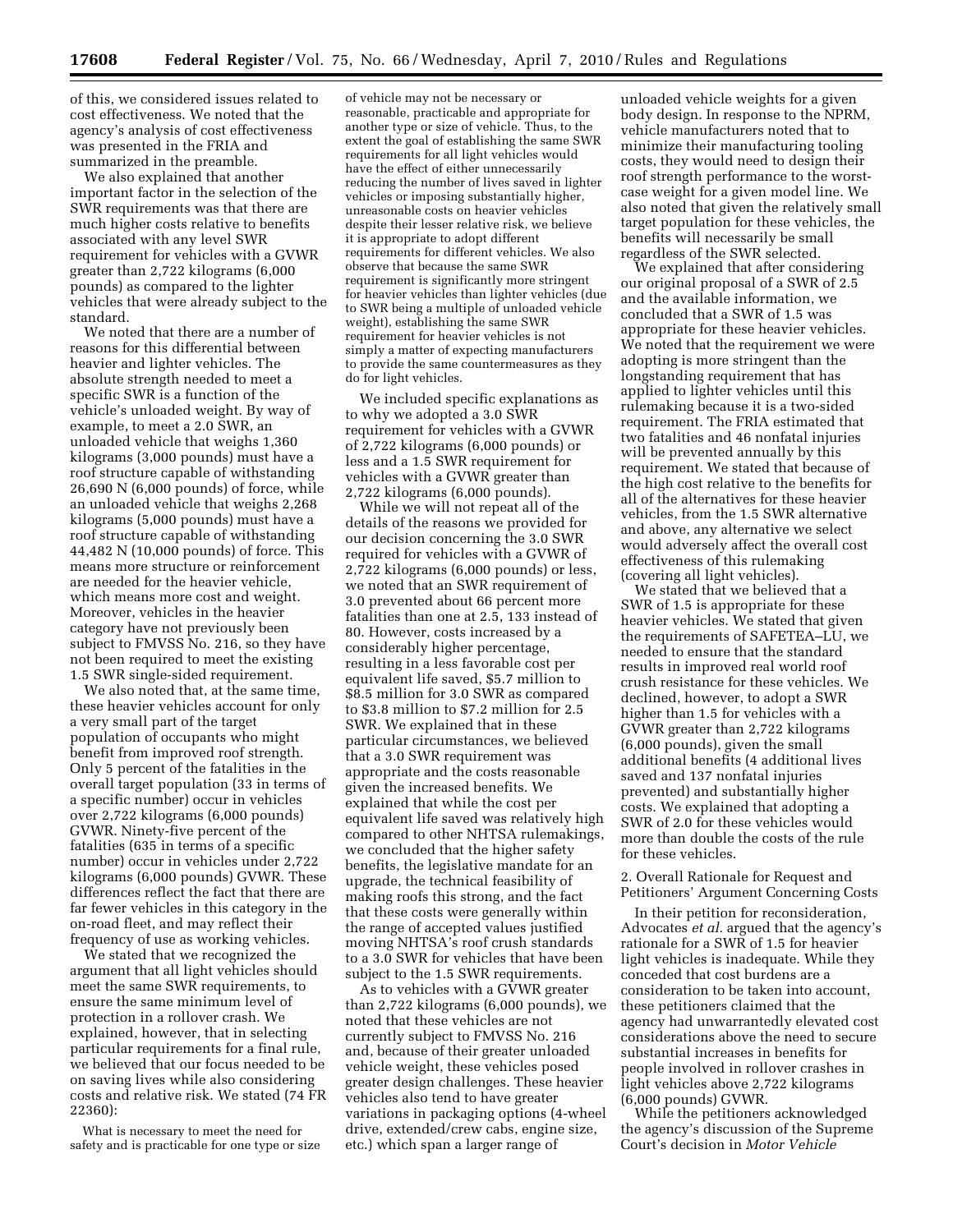*Manufacturers Association* v. *State Farm,* they argued that NHTSA did not establish any specific standard for judging the reasonableness of costs involved in increasing the stringency of the SWR for vehicles greater than 2,722 kilograms (6,000 pounds). They stated that the point at issue, whether the costs are reasonable with respect to higher SWR levels for these vehicles, was not independently established by an appeal to any specific, recognized test that the agency sets forth for objective assessment of ''what costs are tolerable for gaining additional safety benefits.''

While we believe that the basis for our decision concerning SWR was adequately presented and explained in the final rule, we will provide a more detailed discussion in responding to the petitions for reconsideration.

We begin by elaborating on our earlier discussion of the Supreme Court's statement in *State Farm* that safety is the pre-eminent factor in vehicle safety rulemaking. We note that neither the Court nor the passages of legislative history it quoted suggested that the preeminence of safety considerations leaves no significant role for other considerations to influence rulemaking decisions. The Court's opinion, as well as each of the two passages of legislative history, all emphasize that it is necessary and appropriate to consider costs as well as other non-safety factors, in making those decisions. We take the pre-eminence of safety to mean that strict considerations of economic efficiency do not govern vehicle safety rulemaking. We do not, however, understand it to mean that we must establish requirements whose benefits are mathematically significantly disproportionate to their costs, especially when the costs are large in absolute terms.

As to the suggestion that we establish a specific numerical test for determining whether costs are reasonable in relation to likely benefits and apply it across the board to particular rulemakings, regardless of their individual circumstances, we decline to do so. Adoption of a formulaic calculus of decisionmaking would preclude a careful, fact-based assessing and weighing of competing considerations. We must consider all relevant factors in the context of the facts in any particular rulemaking, and therefore cannot consider safety in isolation or without due regard to those other factors.

We can, however, identify the types of facts that lead us to give careful scrutiny to reasonableness of costs in a rulemaking, and which lead us to place increased weight on this factor as we consider all other relevant factors in

reaching a particular decision. Specifically, we give scrutiny to the issue of reasonableness of costs in rulemakings where our analyses indicate that either the overall rulemaking, or a significant portion of the rulemaking, is borderline with respect to whether it is cost beneficial, *i.e.,* whether the benefits of the rulemaking exceed the costs. Moreover, in situations where either the overall rulemaking or a significant portion of the rulemaking appears likely to result in net disbenefits, *i.e.,* net losses, our scrutiny increases as the size of the potential net disbenefits increases, and the weight we accordingly place on this factor increases.

The agency did weigh the competing considerations and relevant factors for this rule. Although Advocates *et al.*  argue that the agency merely cited the fact that there are increased costs, the agency presented detailed costeffectiveness and benefit-cost analyses in its FRIA for the roof crush resistance final rule and summarized those analyses in the preamble. Among other items, these analyses looked at the number of fatalities that the rule would prevent. In fact, in the FRIA, NHTSA published a table summarizing costs and benefits for various SWR alternatives (1.5, 2.0, 2.5, 3.0, 3.5). The agency also considered one-sided and two-sided tests. *See* FRIA, pp. 125–134. Based on the analysis of the alternatives in the FRIA and after considering the comments received, the agency changed the SWR requirement from that included in the proposal. In the NPRM, the agency included a 2.5 SWR, onesided requirement for all vehicles with a GVWR of 4,536 kilograms (10,000 pounds) or less. While the agency lowered the SWR requirement, as compared to the NPRM, to 1.5 for the heavier light vehicles in the final rule, the agency actually raised the SWR to 3.0 for vehicles with a GVWR of 2,722 kilograms (6,000 pounds) or less. This was done, in part, because doing so would prevent significantly more fatalities.

In an effort to respond to the petition of Advocates *et al.,* the agency is including a recitation of how the agency came to its conclusions relating to the change in SWR. As with any rule, the estimates of cost effectiveness rely on a number of important inputs and calculations.5 For example, the cost

effectiveness of the rule was estimated for each alternative using both 3% and 7% discount rates. The net benefits for each alternative represent the difference between total costs and the total monetary value of benefits.

In order to calculate net benefits, it is necessary to use a value per statistical life saved (VSL). Guidance from the Office of the Secretary of Transportation (OST) specifies a value of \$5.8 million, with recommendations that values of \$3.2 million and \$8.4 million also be considered to account for uncertainty. We note that this guidance is available on the OST Web site.6 We also note that the value of \$5.8 million was adopted in February 2008 and represented an increase from an earlier value of \$3.0 million that had been adopted in January 2002.

The monetary value of benefits used by NHTSA also included \$300,000 in economic costs prevented. Thus, for our primary estimates, the monetary value of benefits was estimated by assigning a value of \$6.1 million to each equivalent fatality prevented.

The FRIA includes cost-effectiveness and benefit-cost analyses for various alternatives considered by the agency. As noted in the preamble, nearly all alternatives covering vehicles from 2,723 and 4,536 kilograms (6,001 and 10,000 pounds) GVWR yield net losses rather than net savings to society. The agency's specific estimates of net benefits for two-sided test requirements with alternative SWRs are presented in the following table.7

NET BENEFITS; VEHICLES > 2,722 KILOGRAMS (6,000 POUNDS); 2-SIDED TESTS; \$5.8 MIL-LION VSL\*

| SWR alternative | Net benefits                          |
|-----------------|---------------------------------------|
| 1.5             | \$55 million to \$180 mil-<br>lion.   |
| 2.0             | \$123 million to \$547 mil-<br>lion.  |
| $2.5$           | \$590 million to \$1,189<br>million.  |
| 3.0             | \$1,280 million to \$2,136<br>million |

\* Based on \$5.8 million VSL plus \$300,000 economic costs.

This table shows that for light vehicles with a GVWR greater than

<sup>5</sup> It is important to note that many benefit and cost calculations changed between publication of the PRIA and FRIA. These changes are detailed in the FRIA. For example, the agency's inputs changed due to the increased use of electronic stability control and for increased seat belt use. The agency also made adjustments to calculations of costs. For

example, the agency's cost inputs changed because the agency received more information concerning<br>vehicle weight.

vehicle weight. 6*http://ostpxweb.dot.gov/policy/reports/* 

<sup>&</sup>lt;sup>7</sup> See Table VII–4 of the FRIA. We note that NHTSA identified minor errors in Table VII–4. The agency is placing a corrected table in the docket. The numbers presented in this document are the corrected numbers.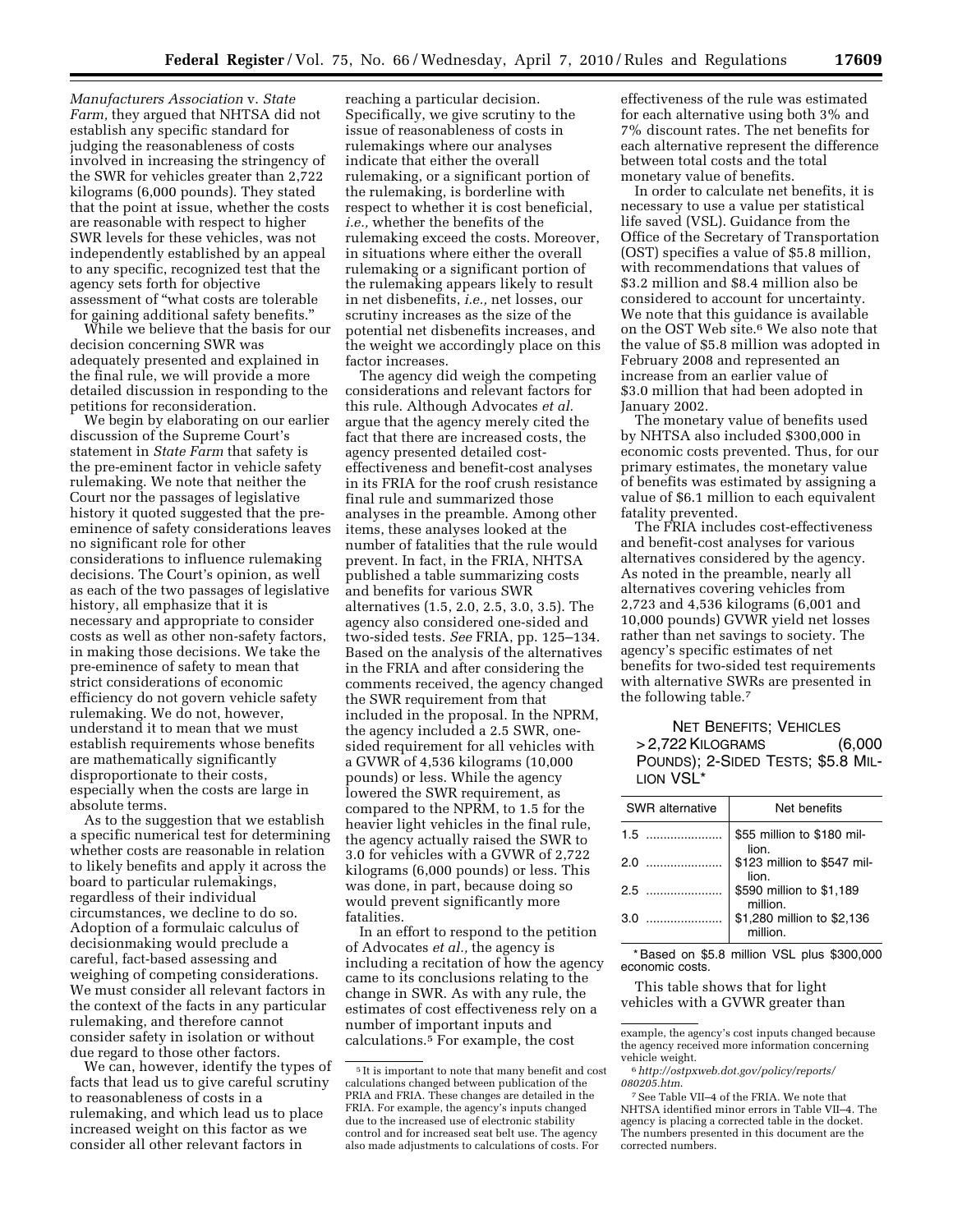2,722 kilograms (6,000 pounds), all of these alternative SWRs, including the one we adopted, result in net losses to society, and also that net losses increase by a substantial amount at each higher alternative. For example, it is clear that going successively to each alternative above 1.5 can result in additional hundreds of millions of dollars of net losses. The net losses from the 3.0 SWR alternative, the one advocated by the petitioners, would be well in excess of a billion dollars.

We also note that consideration of uncertainties related to VSL does not significantly affect these numbers. The net losses are slightly higher using a VSL of \$3.2 million and slightly lower using a VSL of \$8.4 million. *See* Tables VII–5 and VII–6 of the FRIA. However, even using a VSL of \$8.4 million, the net losses are \$50 million to \$174 million for an SWR of 1.5 and \$101 million to \$524 million for an SWR of 2.0, and continue to rise substantially for higher SWRs.

The FRIA presents cost-effectiveness and benefit-cost analyses in a number of different ways, including calculations of cost per equivalent life saved for different alternatives. The cost per equivalent life saved for all of the alternatives identified in the table above is well above the range of plausible VSL, *i.e.,* the range where they would be considered cost-beneficial. *See* Table VII–3 of the FRIA. We note that, while well above this range, the cost per equivalent life saved is slightly less disfavorable for a 2.0 SWR than a 1.5 SWR (\$18.8 million to \$72.0 million vs. \$27.9 million to \$90.3 million). However, given the small number of additional benefits and the substantially higher costs associated with the 2.0 SWR alternative, the net losses for this alternative are substantially higher than for the 1.5 SWR alternative (\$123 million to \$547 million vs. \$55 million to \$180 million). The cost per equivalent life saved for an SWR of 3.0 would be \$88.4 million to \$140.0 million.

NHTSA and other agencies evaluate cost-effectiveness and benefit-cost analyses as part of ensuring that they and the public are fully aware of the consequences of their rulemaking decisions. Societies have limited resources and many alternative ways of using those resources, including many alternative ways of reducing risks. To the extent that various regulatory alternatives result in increasingly high costs to achieve limited safety benefits and net losses to society rather than net benefits, they raise the issue of whether those societal resources could better be used elsewhere, especially when the net

losses are substantial. While NHTSA has always placed primary importance on safety benefits, it has never considered safety without regard to cost implications.

In our May 2009 final rule, we adopted a SWR of 1.5 for the heavier light vehicles despite the fact that, at this level, our analyses showed that there would be net losses to society. The reasons for this are cited above. We declined, however, to adopt a SWR higher than 1.5 for vehicles with a GVWR greater than 2,722 kilograms (6,000 pounds). As we stated in the FRIA, ''the cost/equivalent fatality for vehicles over 6,000 lbs. GVWR is roughly 12–16 times that for the lighter vehicles at any given SWR.'' 8

The costs of the rule for these vehicles are substantial at 1.5 SWR, *i.e.,* \$70.9 million to \$195.0 million, and would increase to \$182.3 million to \$605.9 million for an SWR of 2.0. *See* Table VII–2 of the FRIA. Moreover, as noted above, given the small number of additional benefits and the substantially higher costs associated with the 2.0 SWR alternative, the net losses to society for this portion of the rulemaking would increase from the range of \$55 million to \$180 million for the 1.5 SWR alternative to the range of \$123 million to \$547 million for the 2.0 SWR alternative. Also, the increased net losses for still higher SWRs would be very substantial, *e.g.,* well in excess of a billion dollars for SWR of 3.0. Given the small number of additional benefits, the magnitude of the net losses to society, and given how far outside the range of cost per equivalent life that would ordinarily be considered to be cost-beneficial, we believe our decision not to adopt an SWR higher than 1.5 for these vehicles is reasonable, and we do not accept these petitioners' argument that the agency unwarrantedly elevated cost considerations above safety.

Advocates *et al.* also claimed that NHTSA had previously reached a significantly different result in similar circumstances, citing the agency's 1995 rule amending FMVSS No. 201, *Occupant Protection in Interior Impact,*  to require light vehicles to provide protection when an occupant's head strikes upper interior components. They specifically cited the agency's decision to include components in the rear seating area of light trucks and vans (LTVs), despite a great disparity in the costs per equivalent life saved between preventing fatalities in front seat areas and preventing fatalities in rear seat areas, and despite a very high cost per equivalent life saved for the latter areas.

As indicated earlier, we decline to define or otherwise adopt any specific numerical test related to costs and benefits as determinative as to whether costs are reasonable or not. We instead consider all relevant factors in any particular rulemaking, and do not consider this factor in isolation. Moreover, NHTSA rulemakings where either the overall rulemaking or a signification portion of the rulemaking is borderline with respect to whether the benefits exceed the costs or where there may appear to be net disbenefits are rare. For these reasons, and in light of the unique nature of the issues involved in such rulemakings, we do not consider the specific decisions we reach in one of these rulemakings to be directly comparable to other rulemakings. We note that while the overall FMVSS No. 201 rulemaking was highly cost-beneficial, the overall FMVSS No. 216 rulemaking is not.9 We also note that the agency decided in the former rulemaking that coverage of the rear seat areas was particularly necessary because children are disproportionately likely to be seated in the rear, instead of the front, seating area and would be subject to head injuries unless the rear seating areas were included.

3. Petitioners' Argument Concerning Equity

Advocates *et al.* made arguments related to equity. They claimed that it is inequitable to those who travel in large vans and large sport utility vehicles (SUVs) for those vehicles to be subject to a lower standard for roof crush resistance safety. They noted that the agency proposed an SWR of 2.5 for all light vehicles, and the petitioners claimed that the agency ''reneged on the need to provide equal safety for all light motor vehicle occupants in the final rule.'' CfIR argued that drivers and passengers of light trucks, SUVs and vans to 4,536 kilograms (10,000 pounds) GVWR deserve the same rollover protection as occupants of 2,722 kilograms (6,000 pounds) GVWR vehicles. It stated that trucks, SUVs and vans which accommodate four to 15 passengers are primarily used by commercial operators, schools, social groups, and non-profit entities.

In responding to these arguments, we note that we explained in the final rule preamble that while we recognized the argument that all light vehicles should meet the same SWR requirements, to ensure the same minimum level of

<sup>8</sup>FRIA at p. 120.

<sup>9</sup>Adjusted to 2007 economics, the cost per equivalent life saved for the overall FMVSS No. 201 rulemaking was \$1.1 million to \$1.3 million.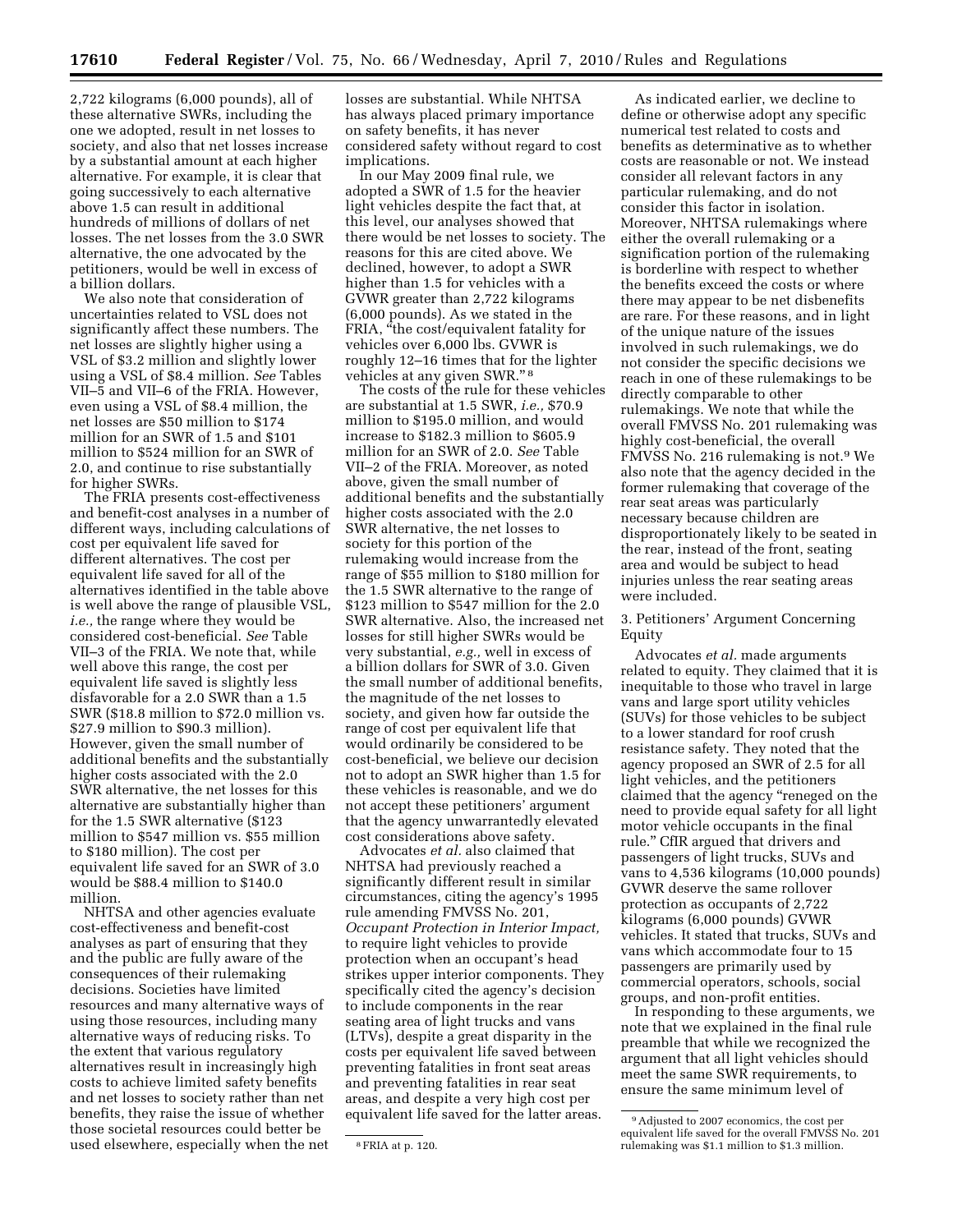protection in a rollover crash, we believed in selecting particular requirements for a final rule that our focus needed to be on saving lives while also considering costs and relative risk. We stated that what is necessary to meet the need for safety and is practicable for one type or size of vehicle may not be necessary or reasonable, practicable and appropriate for another type or size of vehicle.

We explained further that, to the extent the goal of establishing the same SWR requirements for all light vehicles would have the effect of either unnecessarily reducing the number of lives saved in lighter vehicles or imposing substantially higher, unreasonable costs on heavier vehicles despite their lesser relative risk, we believed it was appropriate to adopt different requirements for different vehicles.

NHTSA considers all relevant factors, including, where appropriate, special concerns. As noted above, in a FMVSS No. 201 rulemaking, the agency decided that it was particularly necessary to protect children, who are often seated in the rear and who would be susceptible to head injuries unless the rear seating areas were included.

The agency has never, however, adopted a position that identical safety requirements should apply to all light vehicles or at all seating positions regardless of considerations such as relative risks and costs. The Vehicle Safety Act requires us to issue standards that meet the need for motor vehicle safety. For any given aspect of vehicle safety performance, the need for motor vehicle safety, which is defined in the Act in terms of unreasonable risk, varies by type and size/weight of vehicle, as well as by other factors. Given those differences in risk, the type and level of regulation that is reasonable, practicable and appropriate for one vehicle type may differ from that for another vehicle type. Moreover, we believe that adopting an inflexible position of identical requirements regardless of the particular circumstances would be contrary to public safety. Such a position, in combination with the fact that often some light vehicles have greater compliance difficulties than other light vehicles and thus might not be able to achieve as high a level of performance as those other vehicles, could force the adoption of lower, less protective requirements for all light vehicles.

Given these considerations, we do not accept the petitioners' arguments concerning equity.

4. Consequences of Lower Roof Crush Protection for Heavier Light Vehicles and Documentation From NTSB

Advocates *et al.* argued that the consequences of what they term inadequate roof crush protection for large light truck and van occupants are more severe than for light passenger vehicles. They also argued that NTSB comments, investigations, and recommendations document the serious occupant risks of death and injury in large van rollover crashes.

The petitioners stated that the greater weight of the heavier vehicle places higher loads on the roof and roof supports during a rollover. They also stated that certain heavier passenger vehicles will be even more inadequately protected from intrusive roof crush in rollover crashes than lighter passenger vehicles because they have long roofs and multi-row seating, especially 8 occupant large SUVs, and 12- and 15 passenger vans. They stated that the specified test requirements do not test the crush resistance of C-, D- and Epillars of heavier, longer passenger vehicles.

Advocates *et al.* also noted that NHTSA has published repeated advisories and research analyses warning of the very high rollover propensity of 15-passenger vans. They stated in its latest research note, titled *Fatalities to Occupants of 15-Passenger Vans, 2003–2007,*10 NHTSA stressed that ''15-passenger vans with 10 or more occupants had a rollover rate in single vehicle crashes that is nearly three times the rate of those that had fewer than five occupants.'' They also noted that the research report indicated that, in 2007, fatalities of occupants of 15-passenger vans increased nearly 20 percent from the previous year, as well as other data from that report.

The petitioners stated that NTSB also emphasized the need for much stronger roofs in heavy passenger vans both in its accident reports and in its comments filed with NHTSA rulemaking dockets on passenger vehicle roof crush resistance. Advocates *et al.* stated that in commenting on NHTSA's NPRM to amend FMVSS No. 216, NTSB pointed out that heavier vehicles such as 12- and 15-passenger vans, not subjected to the roof strength standard, were experiencing patterns of roof intrusion greater than vehicles already subject to the requirements and cited two investigations it conducted concerning the safety need for vehicles between

2,722 and 4,536 kilograms (6,000 and 10,000 pounds) GVWR to meet roof crush resistance requirements. These petitioners included a discussion of these investigations, and asserted that NHTSA's roof crush final rule does not fulfill NTSB recommendations for vans and heavier vehicles.

In reaching its decision on the roof crush final rule, NHTSA carefully considered the consequences of alternative SWR requirements for the heavier light vehicles. As discussed above, as part of this, the agency conducted a detailed analysis of the benefits and costs at alternative SWR levels, which is presented in detail in the agency's FRIA. Among other things, the agency conducted a detailed analysis of the target population of occupants who would be likely to benefit from a stronger roof due to an upgrade of FMVSS No. 216, and how they would benefit from stronger roofs meeting alternative SWR level requirements.

While we adopted, for reasons discussed in the final rule preamble (and also discussed above), a lower SWR level for the heavier light vehicles than for ones with a GVWR of 2,722 kilograms (6,000 pounds) or less, the 1.5 SWR requirement we adopted is more stringent than the longstanding requirement that has applied to lighter vehicles until this rulemaking. The standard now requires a two-sided test. We also note that since the amount of force that a vehicle's roof must withstand in the specified test is a multiple of the vehicle's unloaded weight, *e.g.,* 1.5 times the unloaded weight of the vehicle, the amount of force that is applied to a vehicle's roof is higher for heavier vehicles than lighter vehicles at any constant SWR.

Advocates *et al.* raised specific issues concerning the safety of larger passenger vans. We note that, as discussed in the May 2009 research note<sup>11</sup> they cited, and in documents referenced by that note, NHTSA developed a specific action plan for 15-passenger van safety. In September 2003, the agency published the *NHTSA Action Plan for 15-Passenger Van Safety.* It described a number of research programs, consumer information activities and potential regulatory actions with which NHTSA intended to address the safety of 15 passenger van users. The plan was updated in November 2004 and the most recent update to the plan was

<sup>10</sup>*Fatalities to Occupants of 15-Passenger Vans, 2003–2007,* Traffic Safety Facts: Research Note, DOT HS 811 143, National Highway Traffic Safety Administration, May 2009, at page 5.

 $^{\rm 11}\rm{The}$  research note available on NHTSA's Web site at *http://www-nrd.nhtsa.dot.gov/Pubs/ 811143.PDF.*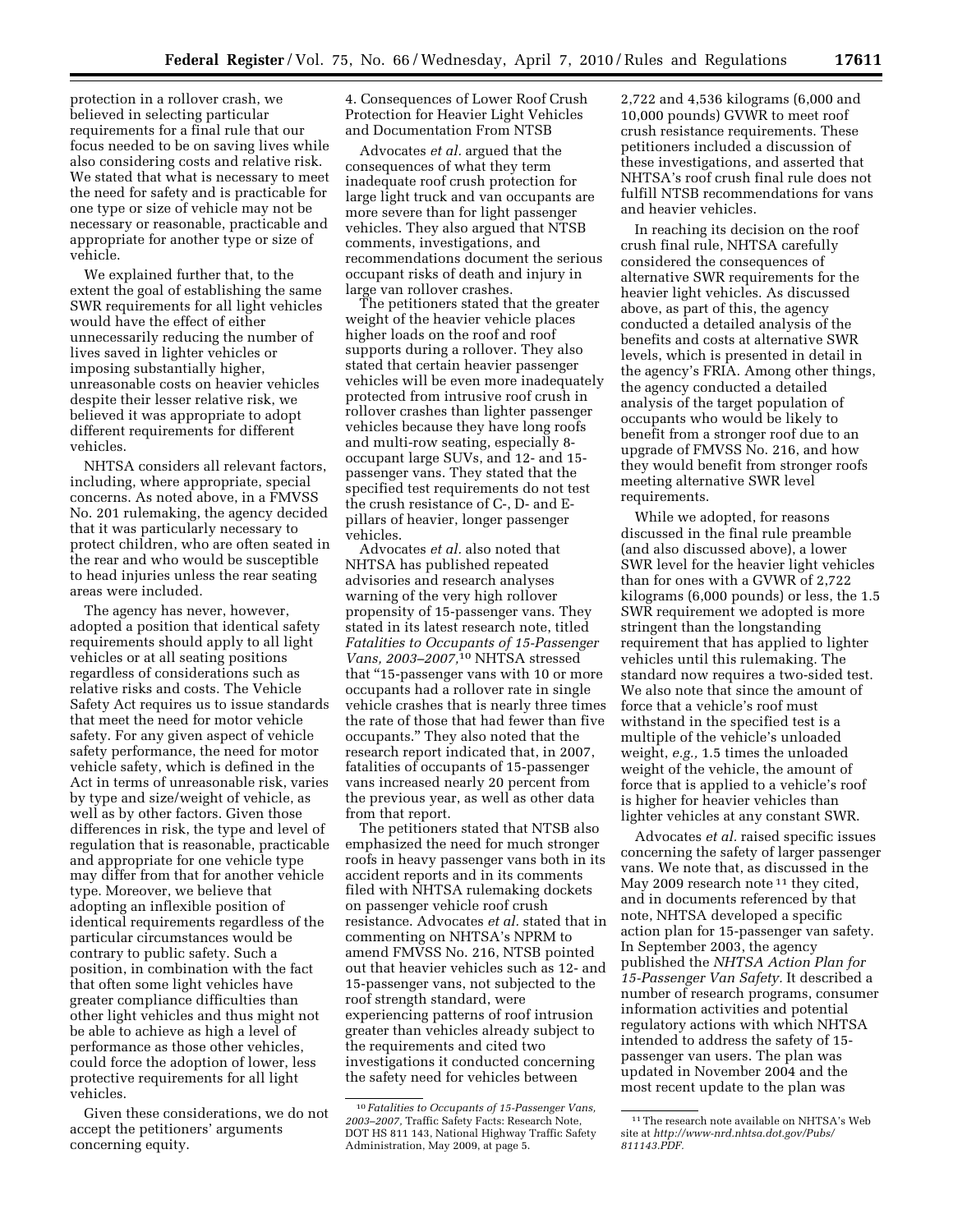prepared in April 2008.12 The action plan is discussed at pp. 4 to 5 of the referenced May 2009 research note.13

Occupant protection for 12- and 15 passenger van continues to be an agency priority and, as a result of the agency's rulemaking to upgrade FMVSS No. 216, these vehicles will for the first time be required to comply with FMVSS No. 216. The May 2009 research note indicated that fatalities, both total and in vans that rolled over, have been on a declining trend since 2001. As noted by the petitioner, there was an increase in 2007; however, we expect that the safety benefits that will occur as a result of new regulatory requirements adopted in connection with the agency's action plan for 15-passenger van safety and its comprehensive plan to address the serious problem of rollover crashes will increase over time as the new requirements are phased in and as an increasing percentage of the on-road fleet meet these requirements.

As part of our rulemaking to upgrade FMVSS No. 216, we considered the comments and recommendation of the NTSB. In the final rule, we indicated that the rule would address the NTSB's recommendation H–03–16, to include 12- and 15-passenger vans in FMVSS No. 216, to minimize the extent to which survivable space is compromised in the event of a rollover accident. We plan to consult further with NTSB about its recommendation. We note that the petitioners have not provided any information that would lead us to change our view that the rule addresses that NTSB recommendation.

In its petition, CFiR also requested the agency to adopt a higher SWR for the heavier light vehicles with passenger seating positions of three or more. CfIR stated that these vehicles are often less stable, occupants are more vulnerable, and the vehicles are used more frequently in off-road transportation. As part of analyzing the target population of occupants who would be likely to benefit from a stronger roof due to an upgrade of FMVSS No. 216, the agency has already accounted for issues related to the stability of these vehicles and vulnerability of their occupants. Historically, vehicles with a GVWR between 2,723 and 4,536 kilograms (6,001 and 10,000 pounds) comprise approximately 20 percent of the fleet with over 90 percent of these heavy

vehicles allowing for three or more seating positions.14 As to the issue of more frequent off-road use, we note that the relevant agency sources would not collect data for crashes that happen during off-road transportation such as at work sites. However, CfIR has not provided any supporting information relating to its claim that the vehicles are used more frequently in off-road transportation, or that there are any significant number of rollover crashes that would meaningfully affect the target population used by the agency for its analysis of benefits and costs. We therefore do not accept this argument.

#### 5. Agency's Cost-Benefit Analysis

Advocates *et al.* argued that NHTSA's cost-benefit analysis underestimates the number of lives that could be saved by much stronger roofs. They cited benefits estimates submitted by the Insurance Institute for Highway Safety (IIHS) in a March 2008 comment and in a subsequent publication. These petitioners stated that in that publication IIHS claimed that NHTSA underestimated roof strength improvement benefits due to the agency's mistaken belief that there will be no benefits for unbelted occupants or those occupants who risk ejection. They also said that IIHS provided much higher estimates of benefits than NHTSA.

Advocates *et al.* claimed that the agency failed to discuss or respond to the initial IIHS benefits estimate in the final rule. They claimed that while the agency engaged in ''a highly detailed, extensive evaluation in the FRIA of the strengths and weaknesses of the study attached by IIHS to its docket comments,'' the agency failed in this supporting document to evaluate the benefits claims proffered by IIHS. The petitioners stated that the central point of the IIHS submission to the supplemental notice of proposed rulemaking (SNPRM) docket was to emphasize that the agency had dramatically underestimated the benefits of adopting a stronger fleetwide FMVSS No. 216. Advocates *et al.*  claimed that NHTSA ignored the merits of the IIHS benefits analysis ''notwithstanding the internal debate set forth in the FRIA over some aspects of

the methodology and data selected by IIHS in conducting its study.''

NHTSA does not accept the claim of these petitioners that the agency ignored the merits of the IIHS benefits analysis. We begin by emphasizing that NHTSA's decision is based in significant part on the agency's Final Regulatory Impact Analysis. In section VII of the preamble to the final rule, titled Costs and Benefits, we explained that "(t)he agency addresses the comments concerning its analysis of costs and benefits in detail in the FRIA.'' 74 FR 22377. We also noted that, in the final rule preamble, we summarized the agency's estimates of costs and benefits and discussed the comments concerning target population and roof crush as a cause of injury.

In the FRIA, the agency provided a detailed 5-page discussion of the various IIHS studies, including both their methodology and conclusions (*see*  pages 47–51). This discussion addressed the IIHS submissions from March 2008, May 2008, and February 2009, representing the most recent IIHS research submitted prior to publication of the final rule in May 2009. This same discussion also addressed comments by JP Research, which submitted its own evaluation of the IIHS study, and argued that there were significant flaws in its methodology.

NHTSA's discussion in the FRIA showed the limitations of the IIHS methodology and showed that its conclusions regarding ejections and belt use are not supported by the data. This discussion was not, as Advocates *et al.*  suggest, an ''internal debate'' but an evaluation of the merits of the IIHS study and its findings. The FRIA also described the agency's own study, which applied previously peer-reviewed methods specifically to ejections and unbelted occupants, and which contradicted the IIHS studies. Given these considerations, the agency did not accept the benefit estimates provided by IIHS. The relevant issues concerning estimated benefits are addressed in much greater detail in Chapter IV of the FRIA.

Advocates *et al.* did not address any of the detailed criticisms of the IIHS analyses discussed by NHTSA in the FRIA, but simply claimed in its petition that the agency had ignored the merits of the IIHS study. Given the above discussion, we do not accept that claim.

Advocates also criticized the agency's adjustment of future target populations to reflect the required installation of electronic stability control (ESC) in all passenger vehicles. Advocates stated that the agency has only projected safety benefits as the fleet gradually is

<sup>12</sup>This update is available on NHTSA's Web site at: *http://www.nhtsa.dot.gov/cars/problems/ studies/15PassVans/VAP*\_*rev1*\_*2008.pdf*.

<sup>&</sup>lt;sup>13</sup> We note that there is some overlap between the actions in the agency's action plan for 15-passenger van safety and its comprehensive plan for addressing the serious problem of rollover crashes, discussed earlier in this document.

<sup>14</sup>According to the 2007 model year Polk Automotive vehicle registration data, standard cab pickup trucks with one row of seating and at least two designated seating positions account for approximately 10 percent of all vehicles registered with a GVWR between 2,723 and 4,536 kilograms (6,001 and 10,000 pounds). Extended cab pickup trucks, vans and sport utility vehicles that have the capacity to seat three or more occupants account for the remaining registrations in this vehicle weight class.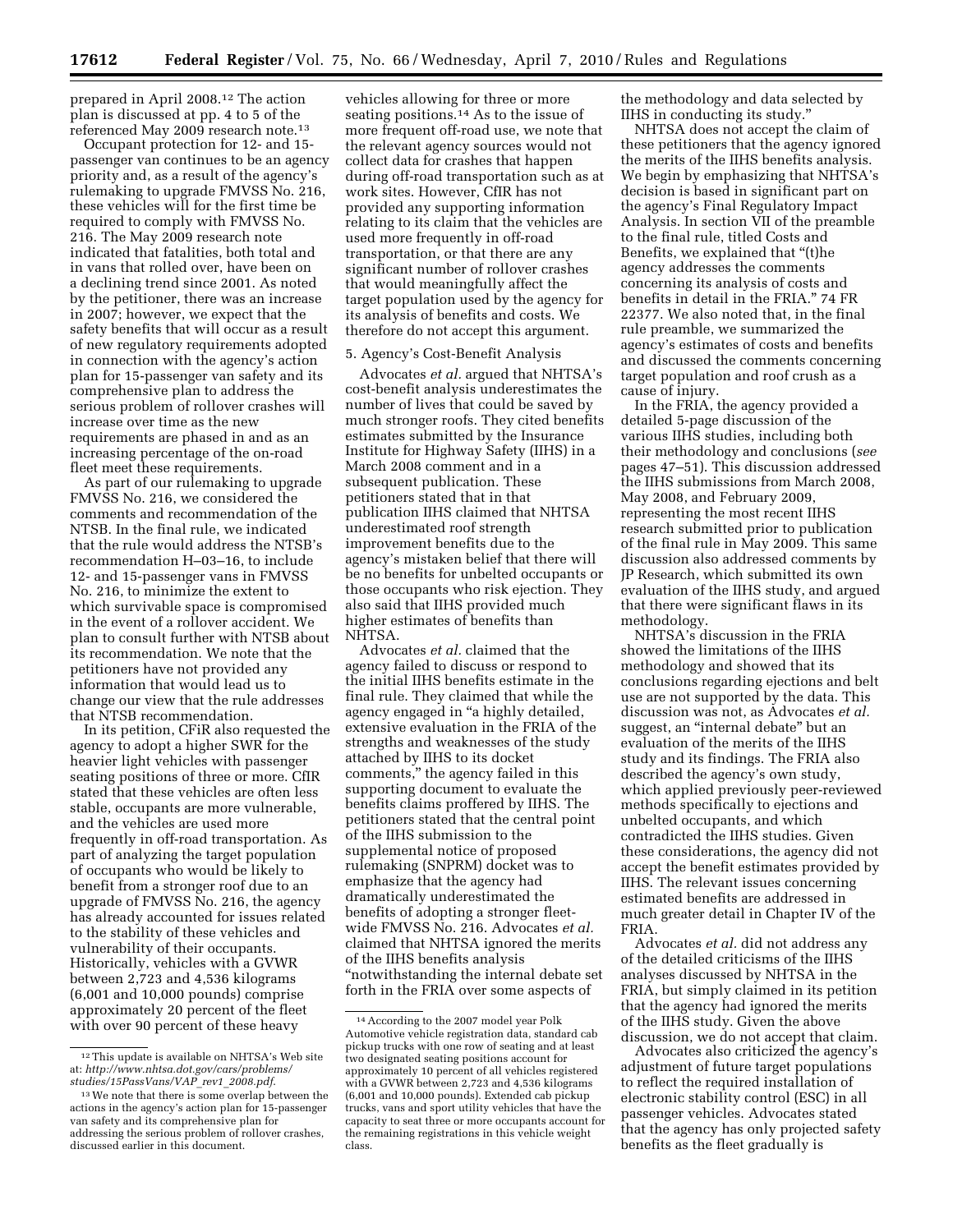equipped with ESC, including large vans, but no actual crash data specifically verifying that rollovers have been reduced in large vans as a direct result of ESC.

The analysis presented by NHTSA in the FRIA reflects a projection of annual impacts that will occur when the entire vehicle fleet has been designed to include both ESC and stronger roofs, not the impacts to today's on-road fleet. In numerous studies as well as in vehicle tests, ESC has been shown to significantly reduce rollover crashes in passenger vehicles. During the course of the ESC rulemaking, when projecting the costs and benefits of ESC, NHTSA used effectiveness estimates based on sound, peer reviewed statistical studies to project the benefits of ESC in all passenger vehicles, including large vans. We note that in comments concerning the PRIA for ESC, Advocates acknowledged that the installation of ESC would impact the FMVSS No. 216 rulemaking by reducing the number of rollovers.

ESC will be standard equipment on all passenger vehicles before the new roof crush requirements become effective. This means that future vehicle fleets containing the stronger roofs required by FMVSS No. 216 will experience fewer rollover crashes than are experienced by the current on-road fleet. It would be inappropriate to compare the costs of improving roof strength to benefits derived from current fatality and injury levels without first adjusting for the significant impact that ESC will have on the crash experience of future vehicle fleets with enhanced roof strength.

Advocates *et al.* also claimed that ESC may not be effective in large vans. At the time NHTSA did its statistical analysis of this issue, there were too few vans on the road with ESC to analyze them separately from other vehicles. However, NHTSA has tested ESC on large vans and found that it is effective in improving stability in potential rollover scenarios. This study 15 found that "\* \* \* installation of ESC on 15passenger vans may have important safety benefits in some, but not necessarily all, on-road driving situations.'' This is reasonably consistent with ESC applicability in other vehicles where it is highly effective in many circumstances, but cannot prevent rollover in all situations.

Moreover, large vans make up a very small portion of the target population.

NHTSA examined the sample cases included in its target population and did not find any cases involving large vans that met the criteria for inclusion. This does not imply that there would never be such cases, but it does indicate that they are a relatively rare occurrence.

One possible reason, aside from the relative rarity of these vehicles in the fleet, is that roof crush typically is only an issue in vehicles that roll more than one quarter turn. The general shape of large vans, with more extensive areas of sheet metal on each side, makes it less likely that they would roll more than one quarter turn. In NHTSA's Crashworthiness Data System (CDS) from 2004–2008, the portion of crashinvolved passenger cars that rolled over was roughly equal to the portion of crash-involved vans that rolled over, but, passenger cars were twice as likely as vans to roll more than one quarter turn and thus expose their occupants to potential roof intrusion.

Given the above considerations, we decline to reconsider the target population related to ESC considerations.

### *B. Request That Agency Adopt a Dynamic Testing Provision*

#### 1. May 2009 Preamble Discussion

As discussed in the preamble to our May 2009 final rule, we developed our proposal to upgrade roof crush resistance requirements after considerable analysis and research, including conducting a research program to examine potential test procedures that might be adopted to improve the roof crush resistance requirements. The agency testing program included full vehicle dynamic rollover testing, inverted vehicle drop testing, and comparing inverted drop testing to a modified FMVSS No. 216 test. After considering the results of the testing and other available information, the agency concluded that the quasistatic procedure generates results that suitably represent the real-world dynamic loading damage patterns, and is the most appropriate one on which to focus our upgrade efforts.

We did not propose a dynamic test procedure in either the NPRM or the SNPRM. We did discuss in the NPRM a number of types of dynamic tests and why we were not including them in the proposal. With respect to the JRS test, we noted that although the agency was open to further investigating that test, we had no data regarding the repeatability of dummy injury and roof intrusion measurements, and would also need further information on its

performance measures, practicability, and relevance to real-world injuries. We stated that, in summary, we were not proposing a dynamic test procedure and that we believed the current quasi-static test procedure is repeatable and capable of simulating real-world deformation patterns. We also stated that we were unaware of any dynamic test procedures that provide a sufficiently repeatable test environment.

Consumer advocacy organizations and a number of other commenters argued that it is not enough to upgrade the current quasi-static requirement, and that a dynamic test requirement is needed. While specific recommendations varied, one was for the agency to adopt an upgraded quasistatic requirement now, and to proceed with further rulemaking at this time for a dynamic test.

After reviewing the comments, we declined to pursue a dynamic test as part of that rulemaking, or to initiate a separate rulemaking for a dynamic test. We included an analysis of the comments recommending a dynamic test in an appendix.

We stated in the preamble that we were still not aware of any dynamic test procedure that provides a sufficiently repeatable test environment. We stated further that while some commenters argued that certain procedures are repeatable, the agency was not persuaded by the arguments and data they presented. We also noted that, for reasons discussed in the appendix, there are significant issues associated with each of the cited dynamic test procedures related to possible use in a Federal motor vehicle safety standard.

We explained further that, also of importance for this rulemaking, even if NHTSA were to identify a particular dynamic test procedure, among the many known to be available, as likely to be suitable for assessing roof crush resistance (something we have not been able to do thus far), we would need additional years of research to evaluate and refine, as necessary, the procedure in order to develop a proposal, including evaluating it in the context of the current vehicle fleet. We stated that it has not yet been determined whether any dynamic test requirement that might be identified by NHTSA's research would produce significant additional benefits beyond those that will be produced by the substantial upgrade of the quasi-static procedure that we adopted in that rule.

NHTSA stated that it agreed, however, with pursuing a dynamic test as our ultimate goal. We stated that we would like to have one for rollover crashes just as we do for front and side crashes. We

<sup>&</sup>lt;sup>15</sup> Forkenbrock, G.J., and Garrott, W.R., "Testing the Rollover Resistance of Two 15-Passenger Vans with Multiple Load Configurations,'' National Highway Traffic Safety Administration, Washington, DC, June 2004, DOT HS 809 704.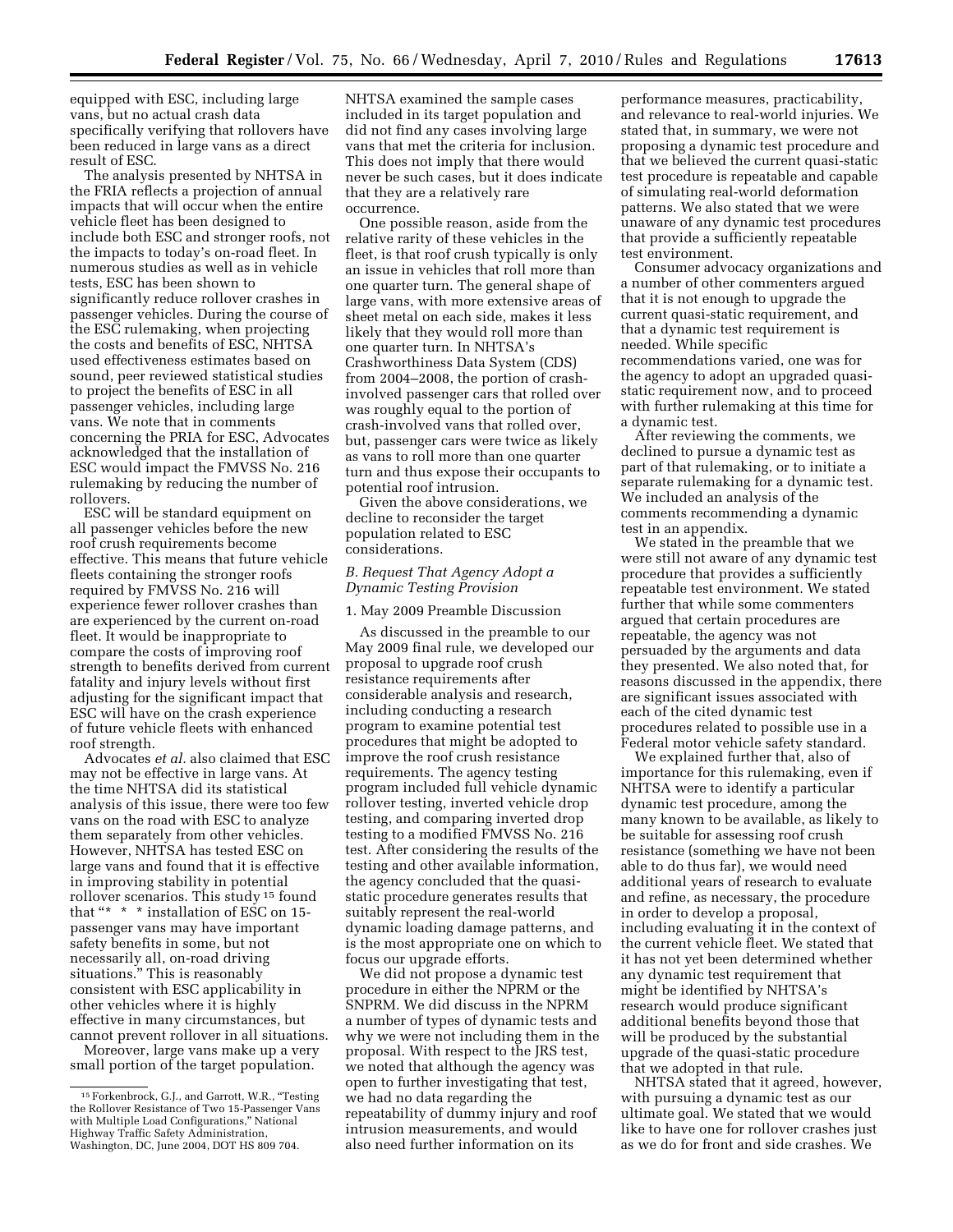stated that we could not adopt or even propose one now because of issues related to test repeatability, a dummy, and lack of injury criteria. We explained that we are pursuing further research for a dynamic test. In the meantime, we did not want to delay a significant upgrade of FMVSS No. 216 that will save 135 lives each year.

#### 2. Overall Rationale for Request

As discussed above, CfIR asked us to reconsider our decision not to adopt a dynamic test. It cited two basic reasons for the agency to reconsider this issue.

First, CfIR argued that the quasi-static test and criteria do not reasonably differentiate between the injury risk of compliant and non-compliant vehicles. Second, the petitioner argued that, contrary to NHTSA's assertions, the Jordan Rollover System (JRS) dynamic test has been available for two years and extensive data submissions show it to be reliable, repeatable, validated to real world rollover injury risk and accurate in assessing comparative injury potential performance.

In its petition, CfIR cited numerous submissions it had made to the docket. This petitioner requested that the agency review the data previously submitted and summarized in its petition and consider the following actions related to a dynamic test: Adjust the rule to allow for an alternate dynamic compliance test, propose and allow for an alternative dynamic test for NCAP ratings, allow for non-compliance or compliance exceptions based on submitted dynamic test evidence, and correct statements made by the agency regarding the JRS' repeatability and reliability in testing a vehicle's dynamic performance that the petitioner considers to be misleading and inaccurate.

#### 3. Introduction to Response

In responding to CfIR, we begin by noting that we do not consider a request to add a dynamic test requirement, including as an alternative test, to be a petition for reconsideration of the final rule. As we did not propose regulatory text to add a dynamic test procedure in either the NPRM or the SNPRM and did not invite comment on the possibility of including such a procedure in the final rule, adding a dynamic test procedure was not within the scope of this rulemaking. Our discussion in the preamble of the NPRM explaining why we were not including a dynamic test in the proposal did not put such a test within the scope of notice. We will nonetheless discuss the issues raised by CfIR as part of explaining our position in these areas.

We also note that CfIR requested that we propose and allow for an alternative dynamic test for NCAP ratings. In the preamble to the final rule, we addressed comments concerning NCAP by explaining that the purpose of this rulemaking is to upgrade our roof strength standard. We said that the issue of whether roof strength might be addressed in some way in our NCAP program would be considered separately in the context of that program. Moreover, the possibility of addressing roof strength in our NCAP program is not a rulemaking issue. Therefore, we are not addressing issues concerning NCAP in this document.

In addition, we note that CfIR has asked the agency to make a variety of conclusions relating to the use of the JRS in research and concerning how it compares to certain respects to various dynamic tests included in the agency's standards. *See* p. 4 of CfIR's supplement to its petition for reconsideration.

We are not providing such conclusions. NHTSA provided an analysis of comments concerning dynamic testing, including a discussion of several specific tests, for the limited purpose of explaining its decision whether to pursue a dynamic test as part of the current rulemaking (which would have meant issuing either a new NPRM or an SNPRM) or to initiate at this time a separate rulemaking for a dynamic test. We were not providing a comprehensive analysis of any of these various tests, and we do not take any position concerning the use of these tests in research.

4. Petitioner's Claim That Quasi-Static Test and Criteria Do Not Reasonably Differentiate Between the Injury Risk of Compliant and Non-Compliant Vehicles

CfIR claimed that the quasi-static test and criteria do not reasonably differentiate between the injury risk of compliant and non-compliant vehicles. It argued that some compliant vehicles have substantially greater injury risk than some non-compliant vehicles and vice-versa, as shown by IIHS real world rollover statistics and JRS dynamic test data.

The petitioner stated further that the agency's final rule, as compared to the earlier version of FMVSS No. 216, has as its basis a slightly modified test and significantly increased criteria for compliance with only a statistically inferred cumulative damage effect on injury potential. CfIR stated that its concern is that impact injuries are dynamic non-cumulative events and are a composite function of a vehicle's roll and pitch orientation, structural strength, geometry, elasticity and

stiffness as well as occupant kinematics, interaction and effectiveness of protection features. It stated that only dynamic testing can accurately consider these variables and rate vehicles accordingly.

We do not accept CfIR's argument that the quasi-static test does not reasonably differentiate between the injury risk of compliant and non-compliant vehicles. NHTSA addressed the relationship between the FMVSS No. 216 quasi-static test procedure, alternative SWR levels, and injury risk throughout the rulemaking to upgrade the standard. We note that two studies 16 the agency conducted in support of the final rule have shown significant correlations between vertical roof intrusion and occupant injury from head contact. These studies significantly relate static test performance of a vehicle's roof to real world occupant safety.

In our SNPRM, when the second peerreviewed study was released, the agency explained (73 FR 5490):

More recently, the agency has estimated benefits based on the relationship between intrusion and the probability of injury. This relationship was not established when the NPRM was published, but with the additional years of data available, a statistically significant relationship between intrusion and injury for belted occupants has since been established. A study regarding this relationship has undergone peer review and is available in the docket. This broader relationship, together with other factors, including the higher failure rates resulting from adjustments for maximum vehicle weight and the higher effective SWRs that result from this same issue will likely lead to slightly higher benefits than was estimated in the NPRM.

The agency included in the FRIA a detailed discussion of how it analyzed benefits.

While CfIR has submitted numerous JRS test results and some analysis concerning those results and FMVSS No. 216 performance, it has not presented a comprehensive evaluation of real world occupant safety and JRS performance measures. We have concluded that further research would be needed to establish a correlation between performance on the JRS and real world occupant safety.

The agency recognizes that a dynamic test, if coupled with suitable injury criteria and dummy, has the potential to

<sup>16</sup>NHTSA Docket No. NHTSA–2008–0016: Strashny, Alexander, ''The Role of Vertical Roof Intrusion and Post-Crash Headroom in Predicting Roof Contact Injuries to the Head, Neck, or Face during FMVSS 216 Rollovers,'' and NHTSA Docket No. NHTSA–2005–22143: Austin, Rory, *et al.,* ''The Role of Post-Crash Headroom in Predicting Roof Contact Injuries to the Head, Neck, or Face During FMVSS No. 216 Rollovers.''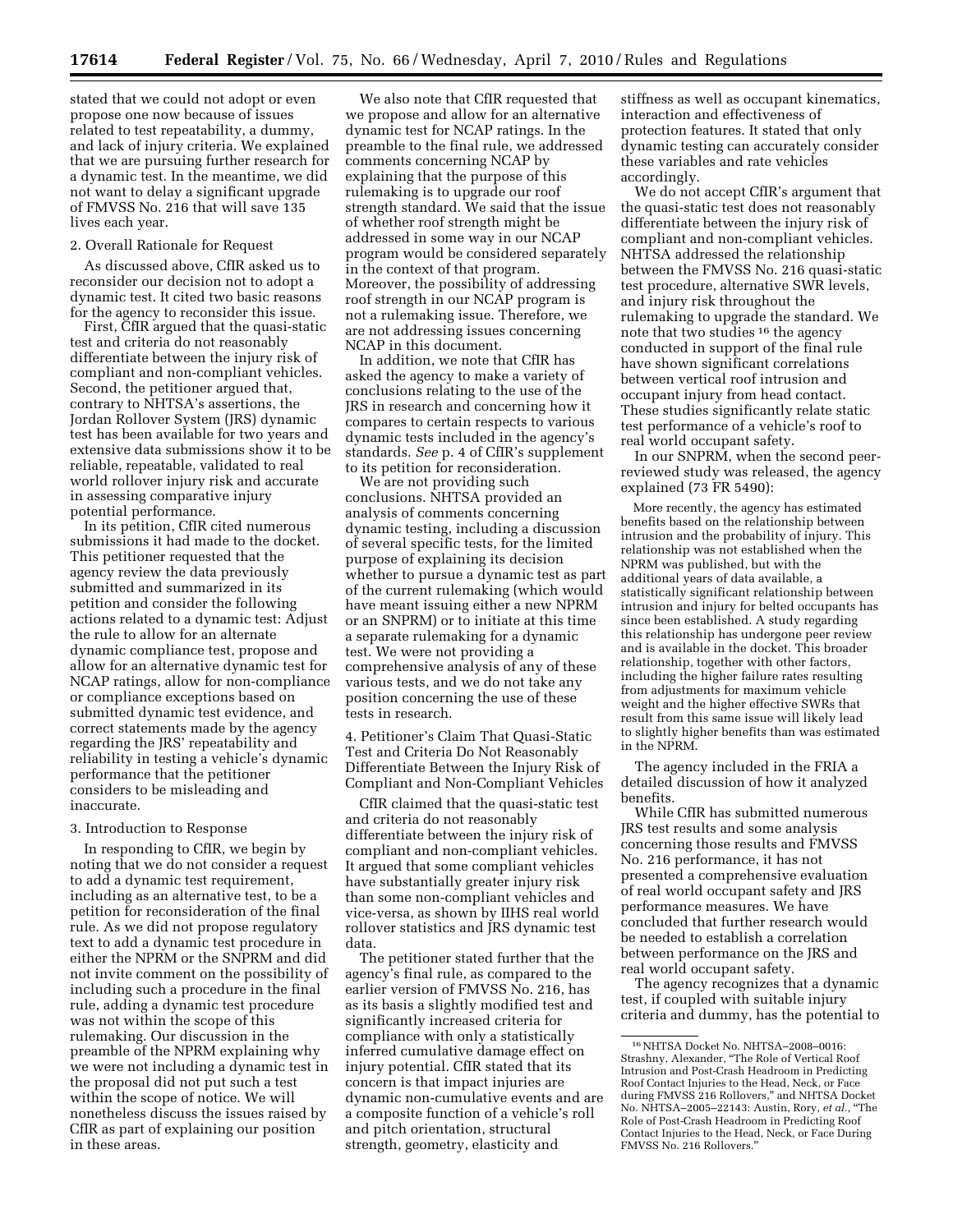assess some aspects of injury risk to occupants in rollover crashes that are not addressed by the current quasi-static test. Some of these risks are addressed by other parts of our comprehensive plan for reducing the serious risk of rollover crashes and the risk of death and serious injury in those crashes, including our rulemaking for ejection mitigation. Moreover, as discussed in the final rule preamble, we are pursuing further research for a dynamic test. However, the potential benefits that might result from a future rulemaking for a dynamic test requirement do not provide an appropriate reason to delay the significant upgrade of FMVSS No. 216 set forth in the May 2009 final rule that is estimated to save 135 lives each year.

As discussed above, CfIR requested that we adjust the rule to allow for an alternate dynamic compliance test or allow for non-compliance or compliance exceptions based on submitted dynamic test evidence.

We decline to permit such an alternative. Although we are pursuing further research on dynamic tests, we have not identified the JRS test as being suitable for inclusion in FMVSS No. 216.

5. Petitioner's Claim That JRS Test Device Has Been Available for Two Years and Extensive Test Data Submissions Show It To Be Reliable, Repeatable, Validated to Real World Injury Risk and Accurate in Assessing Comparative Injury Potential Performance

In its petition, CfIR claimed that, contrary to NHTSA assertions, the JRS dynamic test device has been available for two years and extensive test data submissions show it to be reliable, repeatable, validated to real world rollover injury risk and accurate in assessing comparative injury potential performance.

NHTSA considered all comments submitted in response to a Request for Comments (RFC) notice published in 2001, the NPRM, and the SNPRM prior to developing the final rule. However, we continue to believe that there are significant issues that require further research, including ones related to correlation of JRS performance measures with real world occupant safety and repeatability, as to whether the JRS device would be suitable to use for purposes of a test requirement in a Federal motor vehicle safety standard.

In discussing the issue of a dynamic rollover test, we believe it is important to distinguish between the various types of dynamic tests that might be developed and their purposes. As we

discussed in the final rule preamble, rollover crashes are complex and chaotic events. Rollovers can range from a single quarter turn to eight or more quarter turns, with the duration of the rollover crash lasting from one to several seconds. The wide range of rollover conditions occurs because these crashes largely occur off road where the vehicle motion is highly influenced by roadside conditions.

The variety and complexity of realworld rollover crashes create significant challenges in developing dynamic tests suitable for a Federal motor vehicle safety standard. Rollover crash tests presented to and/or conducted by the agency have indicated a great degree of variability in vehicle and occupant kinematics.

In assessing whether a potential dynamic test would be appropriate for a Federal motor vehicle safety standard, the agency must consider such issues as (1) Whether the test is representative of real-world crashes with respect to what happens to the vehicle and any specified test dummies; (2) for the specific aspect of performance at issue, whether the test is sufficiently representative of enough relevant realworld crashes to drive appropriate countermeasures and, if not, the number and nature of necessary tests to achieve that purpose; (3) whether the test is repeatable and reproducible so that the standard will be objective and practicable; and (4) whether the test dummies to be specified are biofidelic for the purposes used.

In considering the possibility of a dynamic rollover test in the context of this particular FMVSS No. 216 rulemaking, we primarily focused on whether a particular test would appropriately assess roof crush resistance. As we explained in the NPRM and in subsequent documents, the record showed that the quasi-static procedure provides a suitable representation of the real-world dynamic loading damage patterns, and an appropriate procedure to use in upgrading the standard.

It is possible that an alternative dynamic test could be used to assess roof crush resistance in a manner similar to that of the current quasi-static test. For example, measurements of headroom might be taken before and after a dynamic crash test, and it also might be possible to measure available headroom during a crash test. CfIR cited what it referred to as post crash negative headroom.17

The potential benefits of a dynamic rollover test could be much larger if the test provided direct measurements of injury risks in a crash test that is representative of real-world crashes and there were a dummy suitable for that purpose. The agency's dynamic front and side impact test requirements were developed based upon crash types and injury outcomes in the field using anthropomorphic test dummies that were developed for specific crash tests.

In addressing the issue of repeatability in its petition, CfIR cites data which it argues show that the procedure tests vehicles in a repeatable and reliable way, with acceptable variances, to the inputs supplied by the person conducting the test. It cites variances for road speed, contact pitch angle and contact roll angle. The data it presented suggest that it is able to control these test parameters with minimal variation.

However, while it is necessary for these kinds of control parameters to be repeatable, that is only one aspect of evaluating repeatability and reproducibility. Repeatability must be evaluated using outcome or performance measures. This would include whatever performance criteria were to be included in a standard.

Moreover, if the agency were to identify the JRS test (among the many potential alternative dynamic tests) as likely to be suitable to include in FMVSS No. 216, we would need additional research to evaluate and refine, as necessary, the procedure to develop a proposal, including evaluating it in the context of the current vehicle fleet. The agency would need, for example, to evaluate the appropriate levels for the various inputs, appropriate performance criteria, repeatability, and so forth.

As noted earlier, rollover crash tests can have an undesirable amount of variability in vehicle and occupant kinematics. Moreover, there are many types of rollover crashes, and within each crash type the vehicle speed and other parameters can vary widely. A curb trip can be a very fast event with a relatively high lateral acceleration. Soil and gravel trips have lower lateral accelerations than a curb trip and lower initial roll rates. Fall-over rollovers are the longest duration events. Viano and Parenteau 18 correlated eight different tests to six rollover definitions from NASS–CDS. Their analysis indicated that the types of rollovers occurring in the real-world varied significantly.

<sup>17</sup>CfIR defined post crash negative headroom as being the equivalent of post crash cumulative roof crush.

<sup>18</sup> Viano D, Parenteau C., ''Rollover Crash Sensing and Safety Overview,'' SAE 2004–01–0342.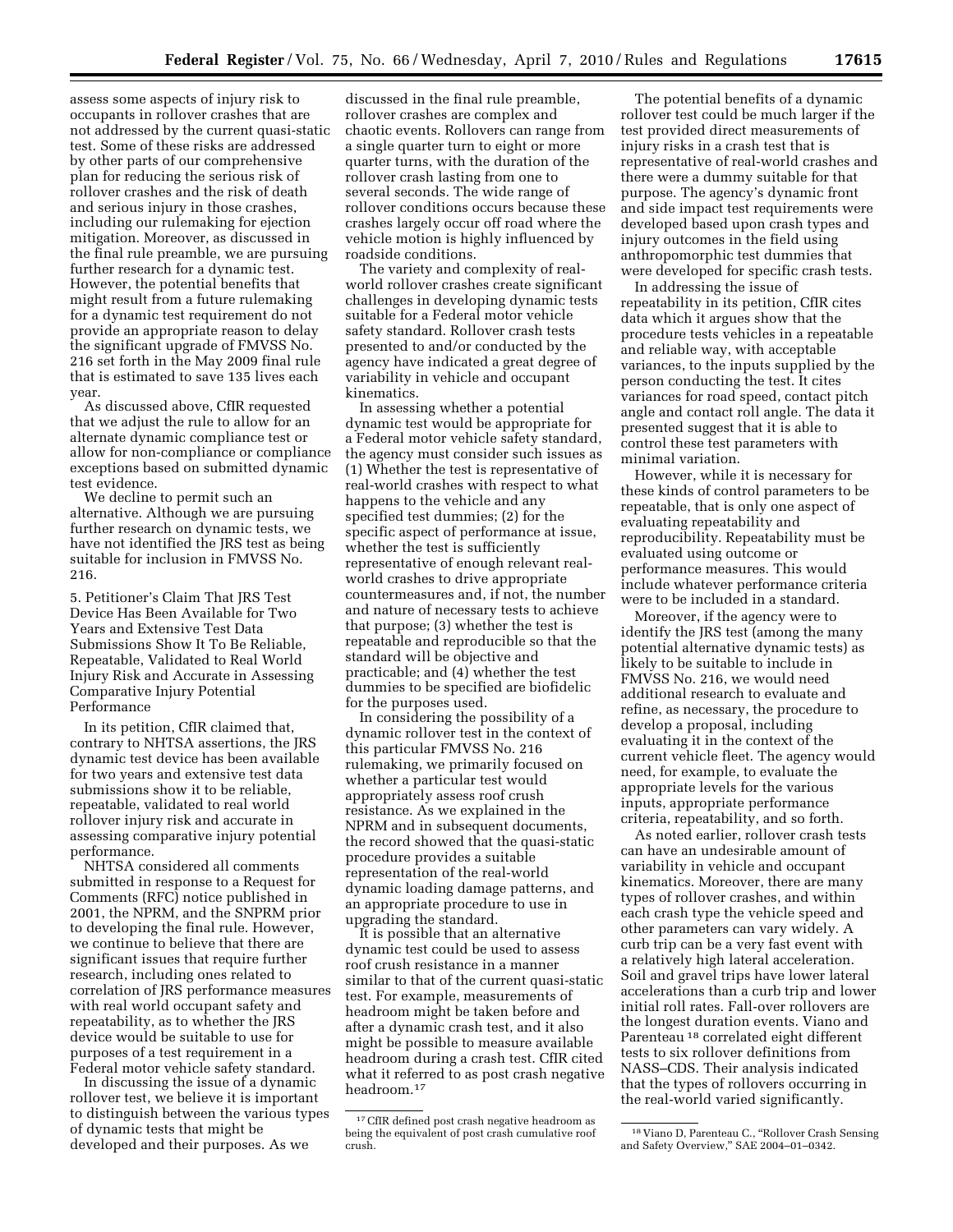Occupant kinematics will also vary with its biomechanical response these crash types.

Numerous issues would need to be addressed to assess the suitability of using the JRS (or any other dynamic test), in a Federal motor vehicle safety standard as a more comprehensive test providing direct measurements of various injury risks. As previously discussed, these would include, but not be limited to, the following: (1) For which of the various kinds of real-world rollover crashes the test would be representative and in what ways with respect to what happens to the vehicle and any specified test dummies during the test, (2) for each specific aspect of performance at issue, whether the test is sufficiently representative of enough relevant real-world crashes, and also whether there are appropriate performance criteria, to drive appropriate countermeasures, (3) whether the test is repeatable and reproducible with respect to both input and output measures (included any performance criteria) so that the standard will be objective and practicable, (4) whether the test dummies to be specified are biofidelic for the purposes used, (5) the extent to which the test addresses real-world injuries not already addressed by other Federal motor vehicle safety standards so that the test requirement would likely result in significant safety benefits, and (6) how the test compares to other possible dynamic tests, as well as possible non-dynamic tests, for the purpose of achieving these safety benefits.

Our analysis of potential dynamic tests is complicated by the following factors:

• The currently available anthropomorphic test devices (*i.e.,*  dummies) were not designed for use in rollover testing and have not been shown to be valid for such use.19 Frontal impact test dummies and side impact test dummies are not interchangeable and neither is suitable for use in a rollover test. The Hybrid III dummies, for example, were designed for high acceleration impacts and their motion does not resemble human response under multi axis low acceleration loading found in rollover crashes. While CfIR claims to have developed a more appropriate neck, this device has not been documented, had

demonstrated and correlated to human response corridors, or independently evaluated.

• There are no generally accepted performance measures to evaluate dynamic vehicle performance in rollover crashes. CfIR claimed that ''NHTSA, IIHS, and consensus biomechanical performance criteria have been established and generally accepted,'' but have not substantiated that claim or otherwise demonstrated the validity of the performance measures they recommend for measuring injury risk in this context. CfIR has attempted to compare measurements between vehicles and evaluate their performance measures based on their consistency with anecdotal observations regarding rollover safety.20 However, CfIR has not shown that this is a generally accepted approach for measuring real-world injury risk or otherwise demonstrated its validity.

Given these issues, as well as others discussed in the final rule preamble and appendix, we believe that there are significant issues as to whether the JRS would be suitable to use for purposes of a test requirement to include in a Federal motor vehicle safety standard.

As discussed in the final rule preamble, we would like to have a dynamic performance test for rollover crashes just as we do for front and side crashes. To that end, we are pursuing further research into the feasibility of a comprehensive dynamic test.

We are sponsoring research that will include the following: (1) Assess vehicle, crash, occupant and injury patterns in rollover crashes through epidemiologic investigations; (2) develop priorities and parameter ranges for dynamic rollover research that are derived from analytical, epidemiological, and computational investigations; (3) develop a dynamic test fixture and associated test procedure capable of simulating the dynamic rollover loading environment; (4) perform a baseline evaluation of the sensitivity of the vehicle and occupant response to static and dynamic vehicle parameters; (5) evaluate the biofidelity of currently available anthropometric test devices in terms of their ability to predict injury risk in rollover environments; and (6) evaluate the predictive capabilities of current injury

criteria for the most common rollover injuries.

Also, for several years, NHTSA has evaluated the performance of occupant restraint systems in a simulated rollover environment. This test series has evaluated the performance of a variety of restraint systems in limiting occupant motion during a simulated roof to ground impact. NHTSA has recently initiated a research program to conduct full scale rollover tests to evaluate whether the relative performance of advanced restraints shown in laboratory testing can be replicated in a full scale rollover test. NHTSA is conducting a series of full vehicle rollover tests with similarly restrained front and rear seat occupants on the same side of a large SUV. The agency desires to establish a comparable inertial environment between two occupants on the same side of the vehicle to compare restraint performance.

While we hope in the future to be able to consider rulemaking to establish a dynamic rollover test, we believe that significant additional research is needed before that would be possible. We will be conducting and sponsoring our own research and will monitor the research of others, including the petitioner's. However, for the reasons discussed in this document and in the other documents we issued in the context of the rulemaking to upgrade FMVSS No. 216, we are not prepared to initiate rulemaking for a dynamic rollover test at this time.

We note that our views concerning a dynamic test appear to be similar to those of IIHS. In its March 24, 2009 Status Report,21 IIHS stated, under the heading ''A Dynamic Test Would Be Ideal, But Which One?'':

A dynamic test could fill in the missing data. However, the best way to conduct such a test and how to evaluate the results are still under debate.

Real rollover crashes occur in lots of ways, and engineers have come up with different kinds of tests to address various aspects of these crashes — dolly rollovers, curb trips, dirt trips, corkscrews, and fallovers, among others. No single test best represents the broad spectrum of actual crashes.

Measuring how a roof crushes in a dynamic test is trickier than in a static test, and some testing methods would preclude having dummies inside the vehicles. The dummy itself is a problem because none of the existing types was designed to assess injury risk in a rollover crash. Some dummies may not even move like people do when turned upside down.

A further complication is that many rollovers are preceded by other events that may affect occupants' positions when their

<sup>19</sup>*See* Lai, W. III, B. E., Richards, D., Carhart, M. Newberry, W., and Corrigan, C.F., "Evaluation of human surrogate models for rollover," SAE 2005-01–0941; Yamaguchi, G.T., Carhart, M. R., Larson R., Richards, D., Pierce, J., Raasch, C.C., Scher, I., and Corrigan, C.F., ''Electromyographic activity and posturing of the human neck during rollover tests,'' SAE–2005–01–0302.

<sup>20</sup>*See,* for example, Transcript of proceedings during the question and answers session, J. G. Paver, D. Friedman, F. Carlin, J. Bish, and J. Caplinger, ''Development of Rollover Injury Assessment Instrumentation and Criteria,'' Injury Biomechanics Research, Proceedings of the Thirty-Sixth International Workshop, 2008.

<sup>21</sup>*http://www.iihs.org/externaldata/srdata/docs/ sr4403.pdf.*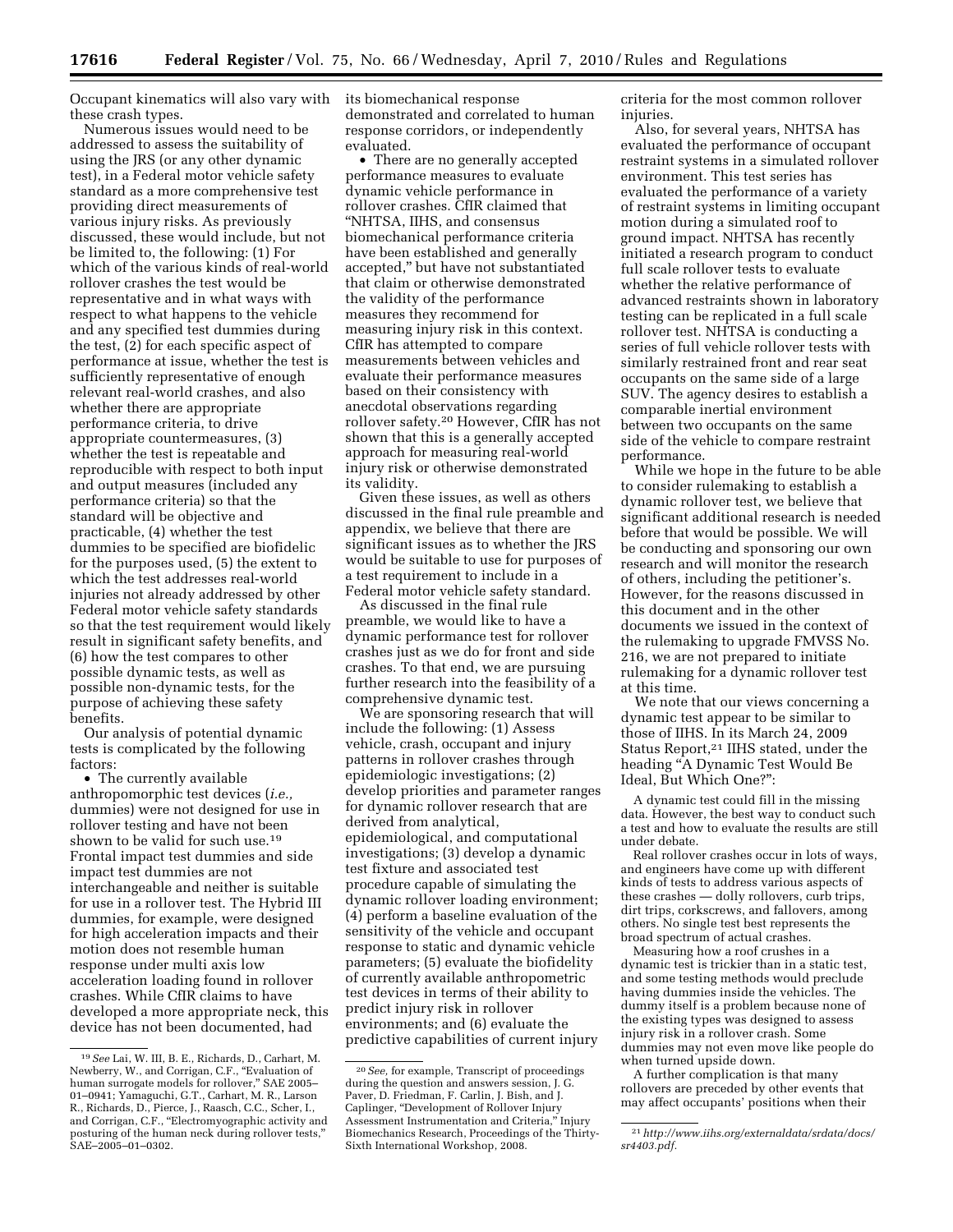vehicles roll. This means researchers will have to figure out the best position for a dummy in a dynamic test.

In the end, specifying a dynamic test is a big task that's only just started. In the meantime, Institute research shows that making roofs stronger as measured in a relatively simple test will prevent many injuries and deaths in rollover crashes.

### *C. Other Issues*

In this section, we address several additional issues raised by CfIR.

#### Benefits Estimates

In its petition, CfIR presented benefits estimates based on JRS test results and also based on IIHS estimates of benefits. The petitioner claimed, with respect to affected population and benefits, that ''(c)ontrary to submitted JRS evidence of the benefits of reduced roof crush in preserving side windows and avoiding ejection portals, the agency predicts only 667 lives saved.'' We note that the 667 figure is the target population of occupants who might benefit from improved roof strength rather than the number of lives saved. CfIR claimed that the agency justified its prediction ''by characterizing the effect of their own statistical injury potential data and ignoring the comparable IIHS ejection, and a general 50% reduction of incapacitating injury benefit to restrained, unrestrained and ejected occupants.''

The issue raised by CfIR about the IIHS estimates of benefits is essentially the same as the one raised by Advocates *et al.* As discussed earlier in this document, our decision not to accept the IIHS estimates of benefits was based on a detailed analysis of the IIHS studies and methodology presented in the FRIA. CfIR *et al.* did not address any of the detailed criticisms of the IIHS analyses discussed by NHTSA in the FRIA, but simply claimed in its petition that the agency had ignored the IIHS estimates. Given the above discussion, including that presented in the context of the claim made by Advocates *et al.*  we do not accept CfIR's claim. We also do not accept estimates of benefits presented by CfIR that rely on the IIHS estimates of benefits that we did not accept.

### CfIR Supplement to Petition

As noted earlier, in September 2009, CfIR submitted a document it called a ''supplement'' to its petition for reconsideration. It attached a document discussing JRS test results which it said indicate that an SWR of 4.1 is required to minimize roof crush injury potential. CfIR stated it requested reconsideration of JRS dynamic testing for the final rule for two reasons: (1) IIHS's SWR of 4 or

greater has gained industry acceptance and timely voluntary compliance, and (2) the JRS test fixture accurately measures post crash negative headroom and can assess the injury potential of occupant protection systems. It stated that its supplement requests further (1) raising the static test criteria to the dynamically derived SWR criteria of 4, and (2) initiating a dynamic rollover crashworthiness NCAP program using the JRS fixture.

We note that we may, in responding to a petition for reconsideration, consider supplementary information provided in support of a request included in that petition. We observe that raising the static SWR criterion to 4 is a new request that is not within the scope of CfIR's petition.

Moreover, the fact that IIHS has selected a SWR of 4, in a one-sided test, in order for a vehicle to be rated as "good" does not provide a reason for us to conduct rulemaking for a higher SWR. We explained the basis for our decisions concerning SWR in the May 2009 final rule preamble, and CfIR has not provided any reasons for us to conduct further rulemaking on that issue.

Paper Titled ''Scientific Review and Evaluation of the Jordan Rollover System (JRS) Impact Crash Test Device''

CfIR submitted a paper titled ''Scientific Review and Evaluation of the Jordan Rollover System (JRS) Impact Crash Test Device.'' 22 While we reviewed that paper, we believe that it does not provide sufficient new information to lead us to change our position that there are significant issues as to whether the JRS would be suitable to use for purposes of a test requirement to include in a Federal motor vehicle safety standard.

#### Alleged Errors

In an appendix to its petition for reconsideration, CfIR identified what it characterized as ''notable errors'' regarding the JRS in the body of the May 2009 final rule preamble and in Appendix A of that document. We have discussed earlier in this document a number of the issues raised by CfIR in this appendix, and are providing additional discussion about several issues raised by CfIR in that appendix below. Beyond the issues discussed earlier in this document and the additional discussion below, we believe that much of the information CfIR provides in its appendix simply

represent comment about our statements. We believe there is no need to discuss each of these detailed comments, as they do not provide information that would lead us to change our position that there are significant issues as to whether the JRS would be suitable to use for purposes of a test requirement to include in a Federal motor vehicle safety standard.

*Discussion on roof racks.* CfIR claimed that NHTSA observed that the roof racks the agency looked at had no appreciable effect on SWR, but ignored its submissions on the substantial Nissan Xterra (and Land Rover Discovery) tubular racks and the panelmounted Jeep Grand Cherokee racks which it asserted focused loading and created deep intruding buckles. As discussed in the final rule preamble, the existing FMVSS No. 216 test procedure specified removal of roof racks prior to platen positioning or load application. We did not propose to change that specification and, after considering a comment submitted by Xprts, did not change it in the final rule. *See* 49 FR 22371.

We reviewed the JRS test submissions, and it continues to be our view that there has not been any demonstration that roof racks contribute substantially to roof crush so as to warrant changing the current specification. We note that we reviewed the materials provided by CfIR and, based on what was presented, could not draw a conclusion whether the roof rack degraded the performance of the roof in the test. Moreover, given the issues discussed earlier in this document, it is not clear what significance JRS test results such as these would have in showing how significant a potential problem might be in the real world.

As we discussed in the final preamble, the agency reviewed NASS– CDS and could not find any relationship that roof racks cause catastrophic deformation of the roof in a rollover. The agency stated:

\* \* \* We reviewed several NASS–CDS cases 23 of utility vehicles with roof racks that had undergone rollover crashes. Our review did not support the contention that the presence of a roof rack initiated buckling of the roof and increased the risk of occupant injury. There was also no general trend concerning injury severity and presence of a roof rack in the reviewed cases.

<sup>22</sup>See NHTSA–2009–0093: Scientific Review & Evaluation of the Jordan Rollover System (JRS) Impact Crash Test Device.

<sup>23</sup>Photographs collected from NASS–CDS Case Query Page. NASS–CDS cases examined: 100121, 102005185, 146004985, 161005827, 656500082, 471300143, and 129005218.